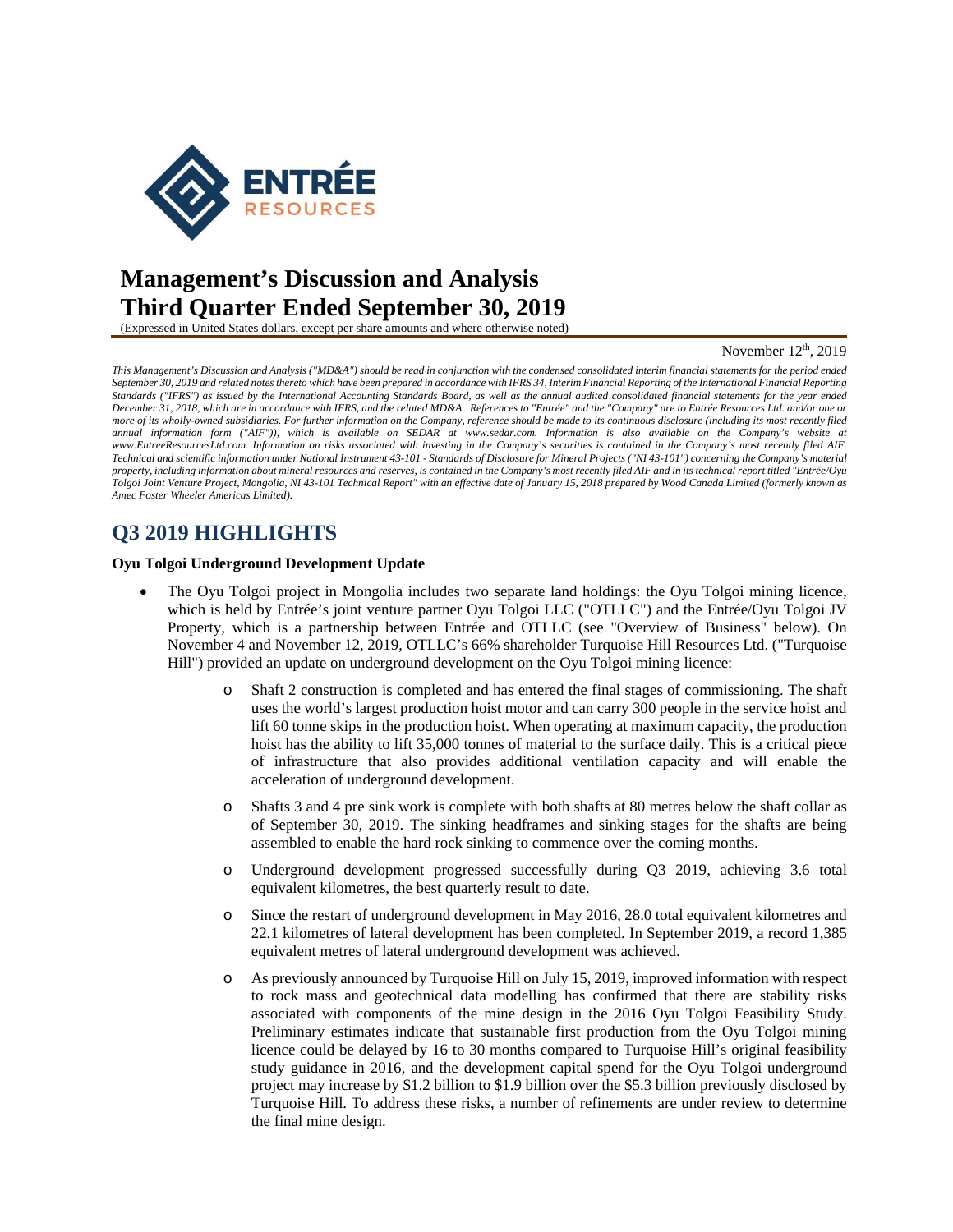o The first of the key decisions that has been made is to retain a mid-access drive only on the apex level of the mine design of Panel 0. This is an integral step towards completing the final mine design, however it is too early to accurately determine the potential impact on the cost or schedule. Decisions on productivity levels and key underground infrastructure such as the location and design of the ore passes and options for panel sequencing, will need to be completed before an update on the development capital or schedule can be provided. Turquoise Hill expects decisions regarding the sequencing of the first panel of mining, Panel 0, productivity inputs and ore pass locations to be completed by April 2020. The resulting Pre-Feasibility Study designs being detailed to Feasibility Study standard, then scheduled and costed to form a definitive estimate (the "Definitive Estimate") are due in the second half of 2020.

### **Entrée/Oyu Tolgoi JV Property**

 Once OTLLC, Turquoise Hill and Rio Tinto International Holdings Ltd. ("Rio Tinto") have determined the preferred mine design approach and delivered the Definitive Estimate, Entrée will be able to assess the potential impact on the estimated timing and amount of development production and initial block cave production from the first lift ("Lift 1") of the Hugo North Extension deposit on the Entrée/Oyu Tolgoi JV Property and any potential change to Entrée's estimated share of capital and operating costs. Entrée will continue to evaluate any information made available to it by Rio Tinto or OTLLC and will update the market accordingly.

### **Corporate**

- Q3 2019 operating loss was \$0.4 million and is comparable to the operating loss of \$0.4 million in Q3 2018.
- Q3 2019 operating cash outflow after working capital was \$0.3 million compared to a \$0.2 million operating cash outflow in Q3 2018 and, as at September 30, 2019, the cash balance was \$5.7 million. The working capital balance as at September 30, 2019 was \$5.8 million.
- On October 1, 2019, the Company's common shares commenced trading on the Over-the-Counter OTCQB Venture Market ("OTCQB") under the trading symbol "ERLFF" and discontinued trading on the NYSE American LLC ("NYSE American").

## **OVERVIEW OF BUSINESS**

Entrée is a mineral resource company with interests in development and exploration properties in Mongolia, Peru and Australia.

The Company's principal asset is its interest in the Entrée/Oyu Tolgoi joint venture property (the "Entrée/Oyu Tolgoi JV Property") – a carried 20% participating interest in two of the Oyu Tolgoi project deposits, and a carried 20% or 30% interest (depending on the depth of mineralization) in the surrounding large, underexplored, highly prospective land package located in the South Gobi region of Mongolia. Entrée's joint venture partner, OTLLC, holds the remaining interest.

The Oyu Tolgoi project includes two separate land holdings: the Oyu Tolgoi mining licence, which is held by OTLLC (66% Turquoise Hill and 34% the Government of Mongolia), and the Entrée/Oyu Tolgoi JV Property, which is a partnership between Entrée and OTLLC. The Entrée/Oyu Tolgoi JV Property comprises the eastern portion of the Shivee Tolgoi mining licence, and all of the Javhlant mining licence, which mostly surround the Oyu Tolgoi mining licence (Figure 1). Both the Shivee Tolgoi and Javhlant mining licences are held by Entrée. The terms of the joint venture between Entrée and OTLLC (the "Entrée/Oyu Tolgoi JV") state that Entrée has a 20% participating interest with respect to mineralization extracted from deeper than 560 metres below surface and a 30% participating interest with respect to mineralization extracted from above 560 metres depth.

The Entrée/Oyu Tolgoi JV Property includes the Hugo North Extension copper-gold deposit (also referred to as "HNE") and the majority of the Heruga copper-gold-molybdenum deposit. The resources at Hugo North Extension include a Probable reserve, which is part of Lift 1 of the Oyu Tolgoi underground block cave mining operation. Lift 1 is in development by project operator Rio Tinto. When completed, Oyu Tolgoi is expected to become the world's third largest copper mine.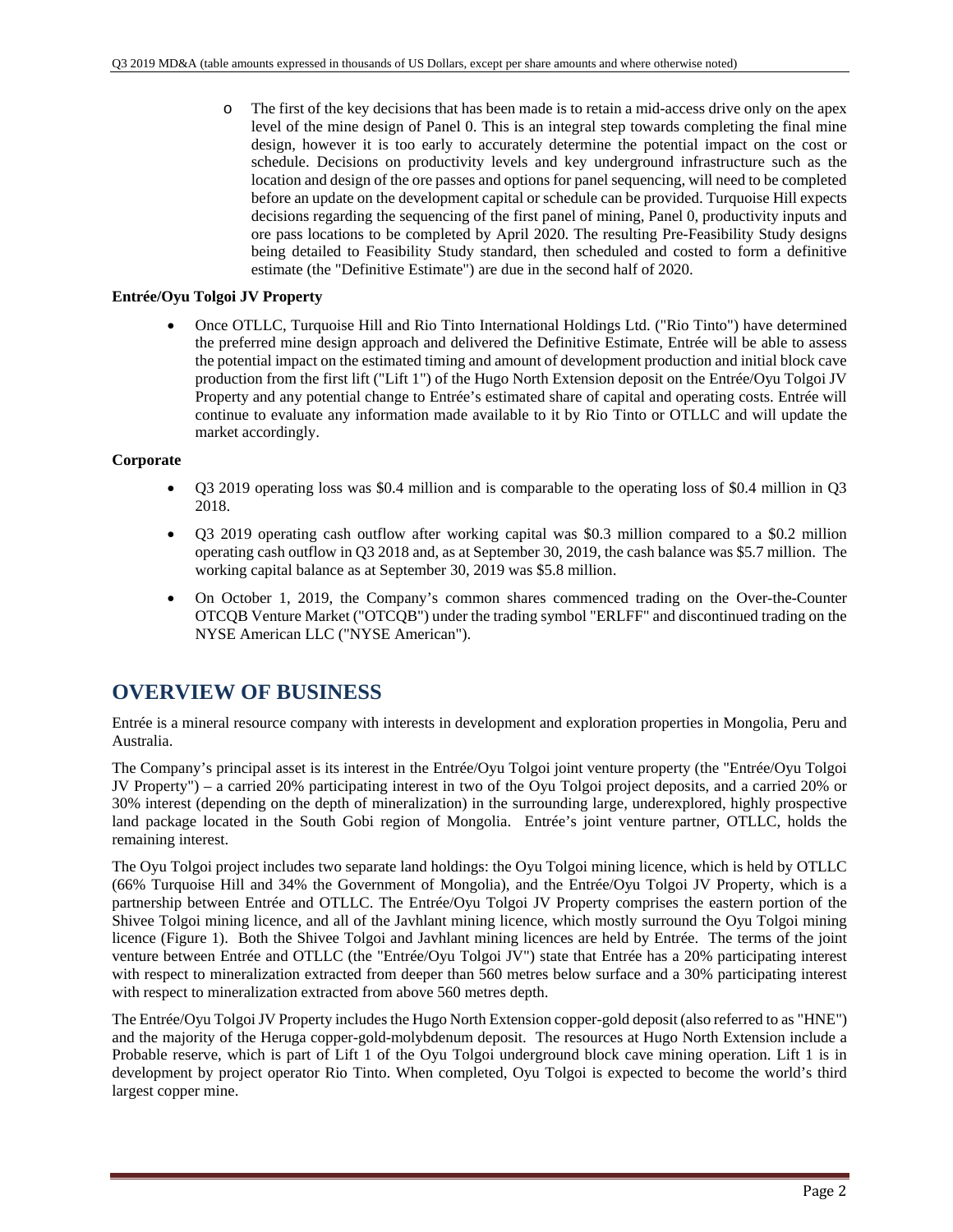In addition to the Hugo North Extension copper-gold deposit, the Entrée/Oyu Tolgoi JV Property includes approximately 94% of the resource tonnes outlined at the Heruga copper-gold-molybdenum deposit and a large exploration land package, which together form a significant component of the overall Oyu Tolgoi project.

The Company also has the following assets:

- Blue Rose JV a 56.53% interest in the Blue Rose joint venture ("Blue Rose JV") on minerals other than iron ore on Exploration Licence 6006 ("EL 6006") in the Olary Region of South Australia. The Blue Rose JV partners also have certain rights and royalties with respect to iron ore outlined or extracted from the area covered by EL 6006.
- The right to Cañariaco Project Royalty Pass-Through Payments (see "Investments" section below).

The Company's corporate headquarters are located in Vancouver, British Columbia, Canada. Field operations are conducted out of local offices in Mongolia.

As at September 30, 2019 and the date of this MD&A, Rio Tinto beneficially owns 30,366,129 common shares (including 13,799,333 common shares held by Turquoise Hill), or 17.4% of the outstanding shares of the Company. As at September 30, 2019, Sandstorm Gold Ltd. ("Sandstorm") owned 33,641,880 common shares, or 19.2% of the outstanding shares of the Company. As at the date of this MD&A, Sandstorm owns 34,253,880 common shares, or 19.6% of the outstanding shares of the Company.

Effective October 1, 2019, the Company voluntarily withdrew its common shares from listing on NYSE American and its common shares commenced trading on the OTCQB under the trading symbol "ERLFF". On April 24, 2006, the Company's common shares began trading on the Toronto Stock Exchange ("TSX") and discontinued trading on the TSX Venture Exchange. The trading symbol remained "ETG".

# **OUTLOOK AND STRATEGY**

The Company's primary objectives for the 2019 year continue to include:

- Continuing constructive discussions with the Government of Mongolia; and
- Working with other Oyu Tolgoi stakeholders to advance potential amendments to the joint venture agreement (the "Entrée/Oyu Tolgoi JVA") that currently governs the relationship between Entrée and OTLLC. The form of Entrée/Oyu Tolgoi JVA was agreed between the parties in 2004, prior to the execution of the Oyu Tolgoi Investment Agreement and commencement of underground development. The Company believes that amendments that align the interests of all stakeholders as they are now understood would be in the best interests of the Company and its shareholders provided there is no net erosion of value to Entrée. No agreements have been finalized and there are no assurances agreements may be finalized in the future.

Corporate costs, which include Mongolian site management and compliance costs, remain estimated to be between \$1.4 million and \$1.6 million for the full 2019 year. The Company continues to focus its efforts on conserving cash reserves and remaining prudent with its expenditures. Voluntarily delisting from the NYSE American is a clear demonstration of Entrée's commitment to eliminating non value adding expenditure.

# **ENTRÉE/OYU TOLGOI JV PROPERTY AND SHIVEE WEST PROPERTY – MONGOLIA**

## **2018 Technical Report Highlights**

In Q1 2018, the Company announced the results of an updated technical report (the "2018 Technical Report") completed on its interest in the Entrée/Oyu Tolgoi JV Property. The 2018 Technical Report discusses two development scenarios, an updated reserve case (the "2018 Reserve Case") and a Life-of-Mine ("LOM") Preliminary Economic Assessment (the "2018 PEA"). The 2018 Reserve Case is based only on mineral reserves attributable to the Entrée/Oyu Tolgoi JV from Lift 1 of the Hugo North Extension underground block cave.

The 2018 PEA is an alternative development scenario completed at a conceptual level that assesses the inclusion of Hugo North Extension Lift 2 and Heruga into an overall mine plan with Hugo North Extension Lift 1. The 2018 PEA includes Indicated and Inferred resources from Hugo North Extension Lifts 1 and 2, and Inferred resources from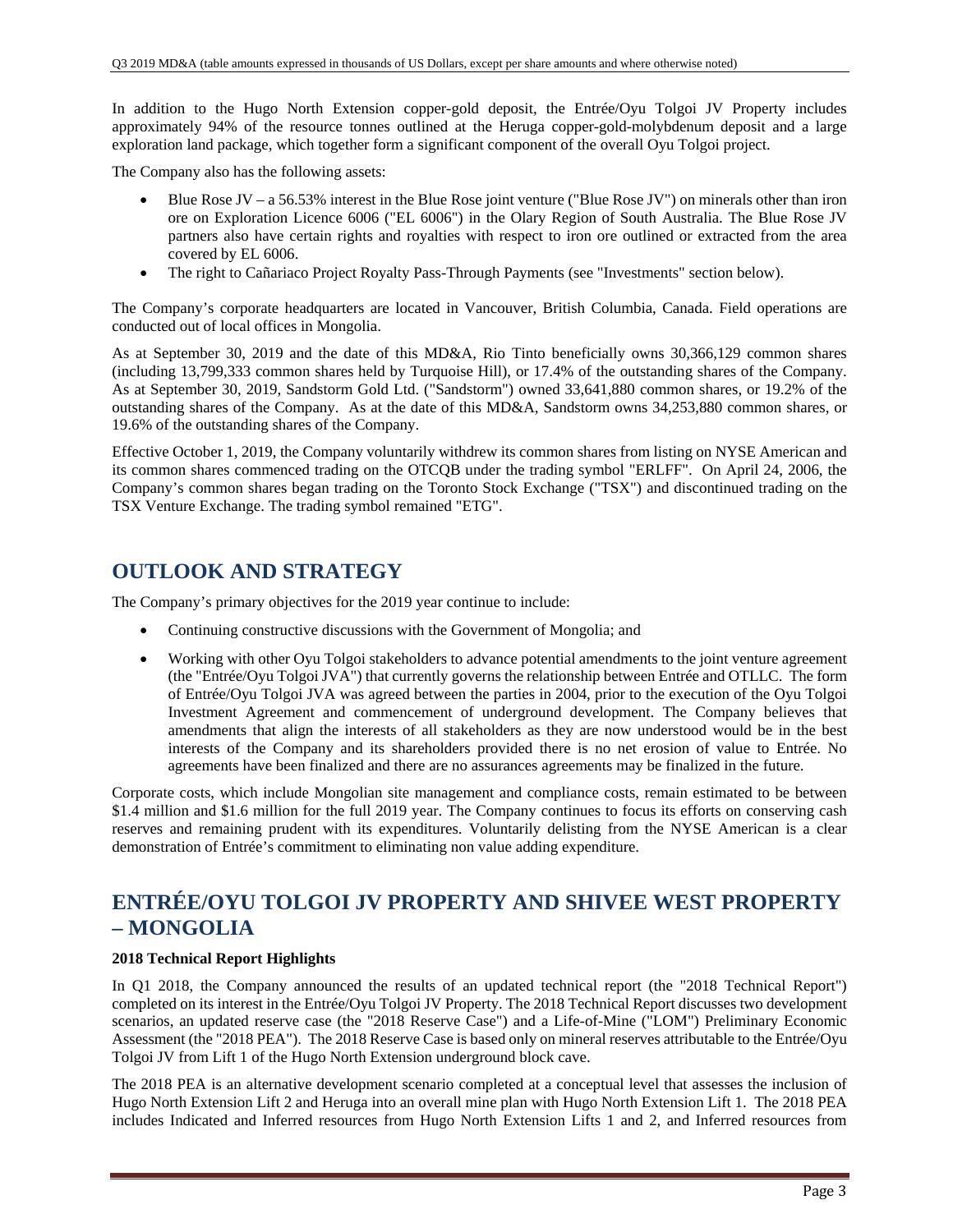Heruga. Significant development and capital decisions will be required for the eventual development of Hugo North Extension Lift 2 and Heruga once production commences at Hugo North Extension Lift 1.

Both the 2018 Reserve Case and the 2018 PEA are based on information reported within the 2016 Oyu Tolgoi Feasibility Study ("OTFS16"), completed by OTLLC on the Oyu Tolgoi project (refer to Turquoise Hill's press release dated October 21, 2016). OTFS16 discusses the mine plan for Lift 1 of the Hugo North (including Hugo North Extension) underground block cave on both the Oyu Tolgoi mining licence and the Entrée/Oyu Tolgoi JV Property. Rio Tinto is managing the construction and eventual operation of Lift 1 as well as any future development of deposits included in the 2018 PEA. Subsequent to the completion of OTFS16 and the 2018 Technical Report, Rio Tinto advised that more detailed geotechnical information and different ground conditions have required a review of the mine design and the development schedule. A Definitive Estimate is expected to be delivered in the second half of 2020, reflecting the preferred mine design approach and the impact on overall cost and schedule for the underground development.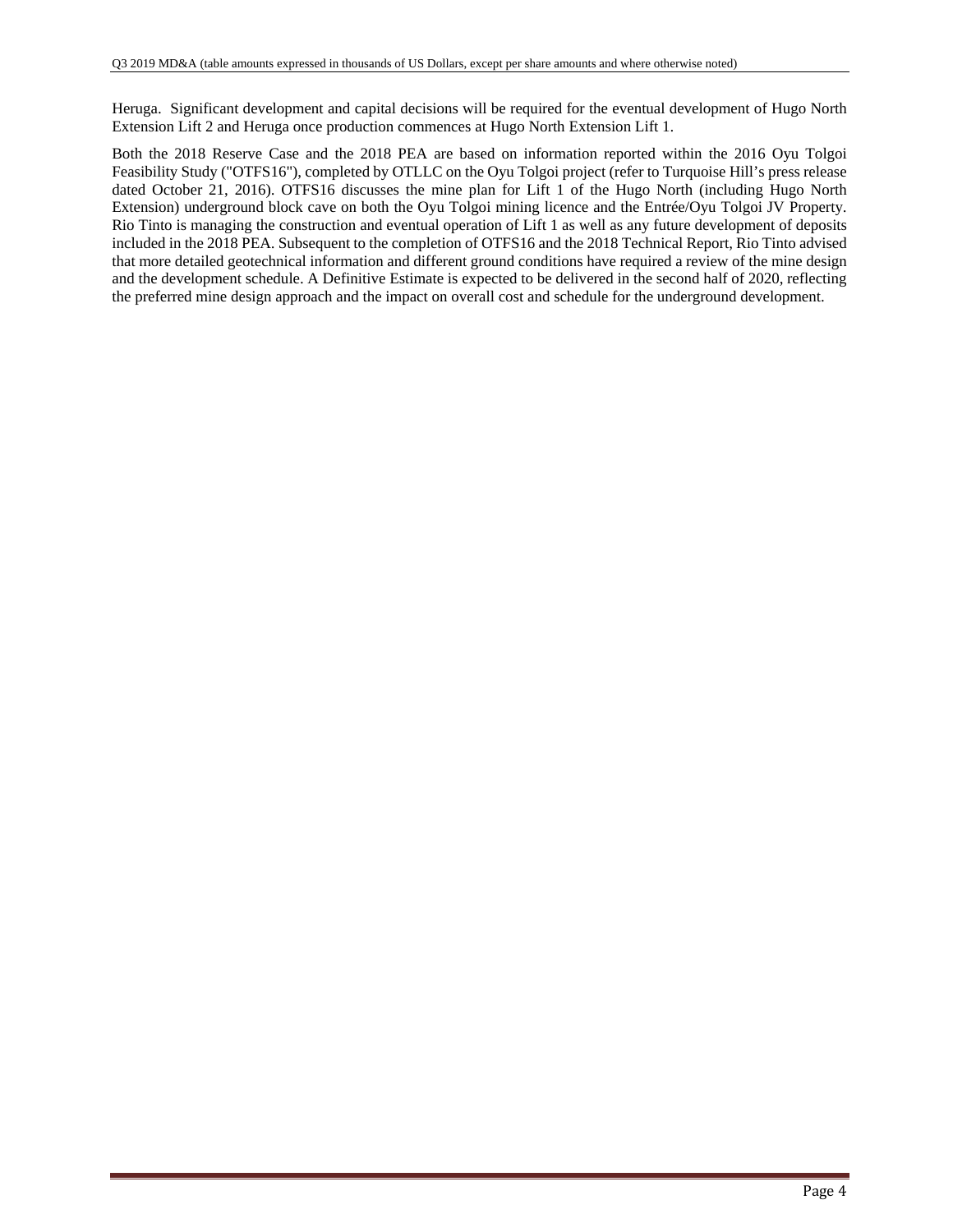LOM highlights of the production results from the 2018 Reserve Case and the 2018 PEA are summarized as follows:

| Entrée/Oyu Tolgoi JV Property | <b>Units</b> | <b>2018 Reserve Case</b>                                                   | <b>2018 PEA</b>                                                             |
|-------------------------------|--------------|----------------------------------------------------------------------------|-----------------------------------------------------------------------------|
| Probable Reserve Feed         |              | 35 Mt @ 1.59% Cu,<br>$0.55$ g/t Au, 3.72 g/t Ag<br>$(1.93\% \text{ CuEq})$ |                                                                             |
| Indicated Resource Feed       |              | ----                                                                       | 113 Mt @ 1.42% Cu,<br>$0.50$ g/t Au, 3.63 g/t Ag<br>$(1.73\% \text{ CuEq})$ |
| <b>Inferred Resource Feed</b> |              |                                                                            | 708 Mt @ 0.53% Cu,<br>0.44 g/t Au, 1.79 g/t Ag<br>$(0.82 \%$ CuEq)          |
| Copper Recovered              | Mlb          | 1,115                                                                      | 10,497                                                                      |
| <b>Gold Recovered</b>         | koz          | 514                                                                        | 9,367                                                                       |
| <b>Silver Recovered</b>       | koz          | 3,651                                                                      | 45,378                                                                      |

*Notes:* 

*1. Mineral reserves and mineral resources are reported on a 100% basis.* 

*2. Entrée has a 20% interest in the above processed material and recovered metal.* 

*3. The mineral reserves in the 2018 Reserve Case are not additive to the mineral resources in the 2018 PEA.* 

*4. Copper equivalent ("CuEq") is calculated as shown in the footnotes to the Mineral Resources Table below.* 

The economic analysis in the 2018 PEA does not have as high a level of certainty as the 2018 Reserve Case. The 2018 PEA is preliminary in nature and includes Inferred mineral resources that are considered too speculative geologically to have the economic considerations applied to them that would enable them to be categorized as mineral reserves, and there is no certainty that the 2018 PEA will be realized. Mineral resources are not mineral reserves and do not have demonstrated economic viability.

In both development options (2018 Reserve Case and 2018 PEA) the 2018 Technical Report only contemplates the production and cash flows attributable to the Entrée/Oyu Tolgoi JV Property, not production and cash flows for other mineral deposits located on the Oyu Tolgoi mining licence owned 100% by OTLLC. Note the production and cash flows from these two development options are not additive.

Below are some of the key production assumptions and outputs from the two alternative cases, the 2018 Reserve Case and the 2018 PEA. All figures shown for both cases are reported on a 100% Entrée/Oyu Tolgoi JV basis.

Key items per the 2018 Reserve Case outputs are as follows:

- Entrée/Oyu Tolgoi JV Property development production from Hugo North Extension Lift 1 is assumed to start in 2021 with initial block cave production starting in 2026.
- 14-year mine life (5-years development production and 9-years block cave production).
- Maximum production rate of approximately 24,000 tonnes per day ("tpd"), which is blended with production from OTLLC's Oyut open pit deposit and Hugo North deposit to reach an average mill throughput of approximately 110,000 tpd.

Key items per the 2018 PEA outputs are as follows:

| Entrée/Oyu Tolgoi JV Property  | <b>Units</b> | 2018 PEA $^{(1)}$       |                        |  |  |  |  |  |
|--------------------------------|--------------|-------------------------|------------------------|--|--|--|--|--|
|                                |              | HNE Lift $1 +$ Lift $2$ | HNE Lift $1+2+$ Heruga |  |  |  |  |  |
| Mine Life $^{(2)}$             | Years        | 33                      | $77*$                  |  |  |  |  |  |
| Metal Recovered <sup>(3)</sup> |              |                         |                        |  |  |  |  |  |
| Copper                         | Mlb          | 5,579                   | 10,497                 |  |  |  |  |  |
| Gold                           | Koz          | 2,637                   | 9,367                  |  |  |  |  |  |
| Silver                         | Koz          | 20,442                  | 45,378                 |  |  |  |  |  |

*1. Notes: The economic analysis in the 2018 PEA does not have as high a level of certainty as the 2018 Reserve Case. The 2018 PEA is preliminary in nature and includes Inferred mineral resources that are considered too speculative geologically to have the economic considerations applied to them that would enable them to be categorized as mineral reserves, and there is no certainty that the 2018 PEA will be realized. Mineral resources are not mineral reserves and do not have demonstrated economic viability.* 

*2. \*The 2018 PEA covers a period from 2021 to 2097 (77 years), but there is an 11-year period (2054-2064) with no mining from the Entrée/Oyu Tolgoi JV* 

*Property when other mineralization from the Oyu Tolgoi mining licence is being mined and processed.* 

*<sup>3.</sup> Entrée has a 20% attributable interest in the recovered metal.*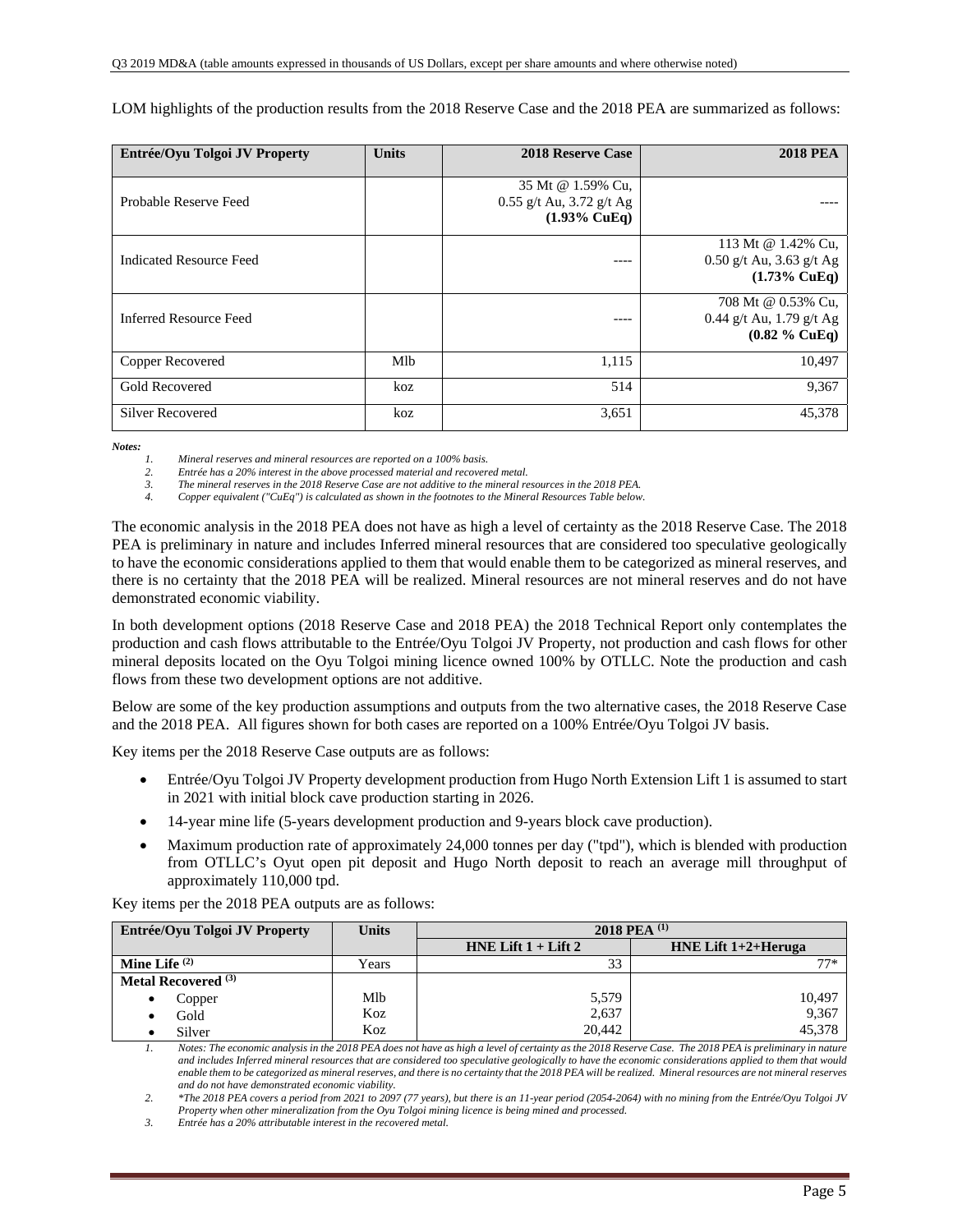- Mineralization mined from the Entrée/Oyu Tolgoi JV Property is blended with production from other deposits on the Oyu Tolgoi mining licence to reach a mill throughput of 110,000 tpd.
- Development schedule assumptions for Entrée/Oyu Tolgoi JV Property:
	- 2021 start of Lift 1 development production and in 2026 initial Lift 1 block cave production
	- 2028 Lift 2 development production and in 2035 initial Lift 2 block cave production
	- 2065 Heruga development production and in 2069 initial block cave production

The 2018 PEA and the 2018 Reserve Case are not mutually exclusive; if the 2018 Reserve Case is developed and brought into production, the mineralization from Hugo North Extension Lift 2 and Heruga is not sterilized or reduced in tonnage or grades. Heruga could be a completely standalone underground operation, independent of other Oyu Tolgoi project underground development, and provides considerable flexibility for mine planning and development.

Subsequent to the completion of OTFS16 and the 2018 Technical Report, Rio Tinto advised that more detailed geotechnical information and different ground conditions have required a review of the mine design and the development schedule. A Definitive Estimate is expected to be delivered in the second half of 2020, reflecting the preferred mine design approach and the impact on overall cost and schedule for the underground development. Once OTLLC, Turquoise Hill and Rio Tinto have determined the preferred mine design approach and delivered the Definitive Estimate, Entrée will be able to assess the potential impact on the key production assumptions and outputs from the two alternative cases, the 2018 Reserve Case and the 2018 PEA.

The 2018 Technical Report has been filed on SEDAR and is available for review under the Company's profile on SEDAR (www.sedar.com) or on www.EntreeResourcesLtd.com.

### **Summary and Location of Project**

The "Entrée/Oyu Tolgoi JV Project" (shown on Figure 1) comprises the Entrée/Oyu Tolgoi JV Property and the Shivee West Property (see "Shivee West Property Summary" below). The Entrée/Oyu Tolgoi JV Project completely surrounds OTLLC's Oyu Tolgoi mining licence and forms a significant portion of the overall Oyu Tolgoi project area. Figure 1 also shows the main mineral deposits that form the Oyu Tolgoi trend of porphyry deposits and several priority exploration targets, including Airstrip, Bumbat Ulaan, Mag West and Southeast IP.

The Entrée/Oyu Tolgoi JV Project is located within the Aimag (province) of Ömnögovi in the South Gobi region of Mongolia, about 570 kilometres ("km") south of the capital city of Ulaanbaatar and 80 km north of the border with China.

The Entrée/Oyu Tolgoi JV Property comprises the eastern portion of the Shivee Tolgoi mining licence and all of the Javhlant mining licence, and hosts:

- The Hugo North Extension copper-gold porphyry deposit (Lift 1 and Lift 2):
	- Lift 1 is the upper portion of the Hugo North Extension copper-gold porphyry deposit and forms the basis of the 2018 Reserve Case. It is the northern portion of the Hugo North Lift 1 underground block cave mine that is currently in development on the Oyu Tolgoi mining licence. Based on the mine design discussed in OTFS16 and the 2018 Technical Report, development would cross north onto the Entrée/Oyu Tolgoi JV Property in approximately 2021. Once OTLLC, Turquoise Hill and Rio Tinto have determined the preferred mine design approach and delivered the Definitive Estimate, Entrée will be able to assess the potential impact on the development schedule for the Entrée/Oyu Tolgoi JV Property. Hugo North Extension Lift 1 Probable reserves include 35 million tonnes ("Mt") grading 1.59% copper, 0.55 grams per tonne ("g/t") gold, and 3.72 g/t silver. Lift 1 mineral resources are also included in the alternative development scenario, as part of the mine plan for the 2018 PEA.
	- Lift 2 is immediately below Lift 1 and is the next potential phase of underground mining, once Lift 1 mining is complete. Lift 2 is currently included as part of the alternative, 2018 PEA mine plan. Hugo North Extension Lift 2 resources included in the 2018 PEA mine plan are: 78 Mt (Indicated), grading 1.34% copper, 0.48 g/t gold, and 3.59 g/t silver; plus 88.4 Mt (Inferred), grading 1.34% copper, 0.48 g/t gold, and 3.59 g/t silver.
- The Heruga copper-gold-molybdenum porphyry deposit is at the south end of the Oyu Tolgoi trend of porphyry deposits. Approximately 94% of the Heruga deposit occurs on the Entrée/Oyu Tolgoi JV Property. The 2018 PEA includes Heruga as the final deposit to be mined, as two separate block caves, one to the south with a slightly deeper block cave to the north. The portion of the Heruga mineral resources that occur on the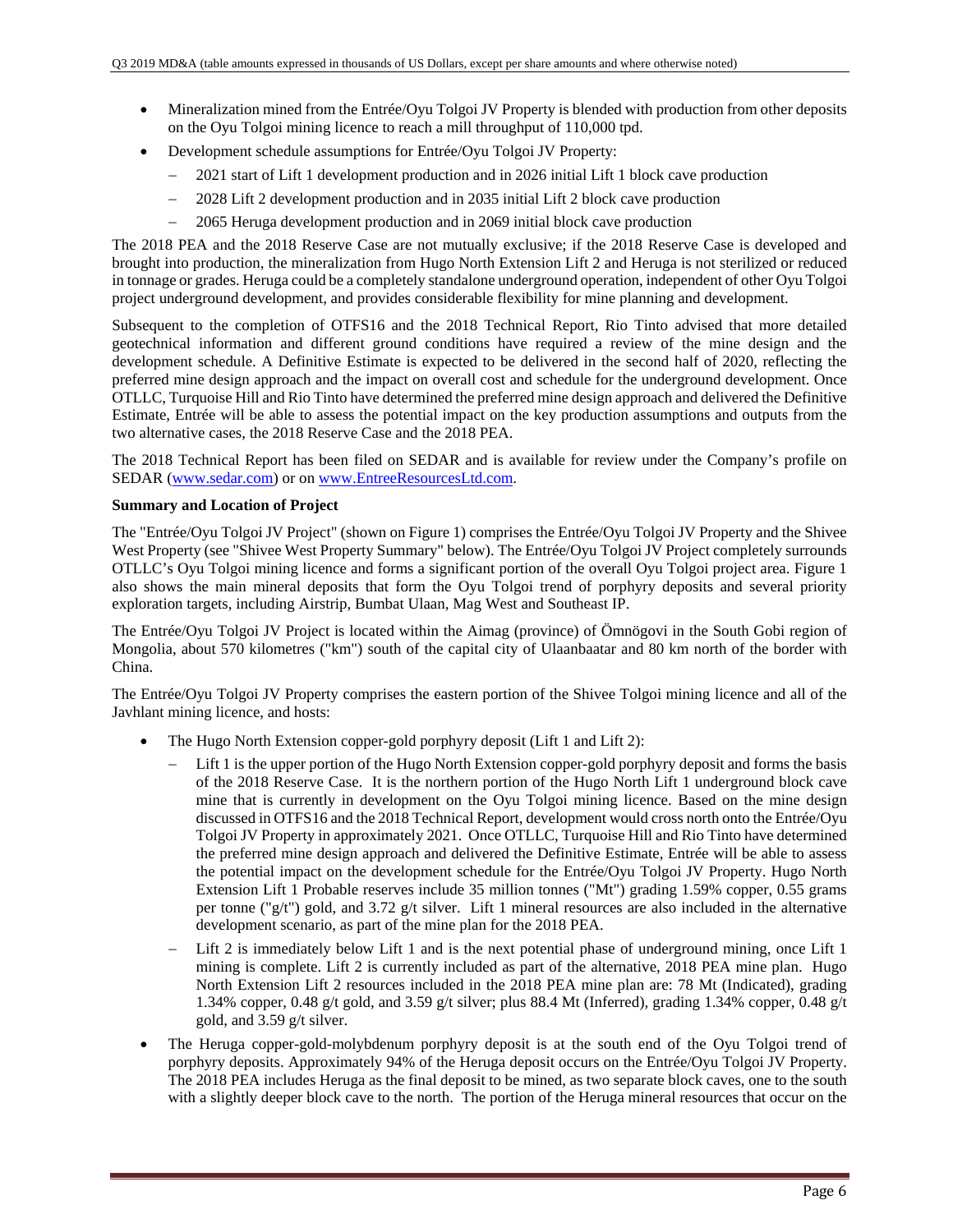Entrée/Oyu Tolgoi JV Property and are part of the alternative, 2018 PEA mine plan include 620 Mt (Inferred) grading 0.42% copper, 0.43 g/t gold, and 1.53 g/t silver.

A large prospective land package.

Entrée has a 20% or 30% (depending on the depth of mineralization) participating interest in the Entrée/Oyu Tolgoi JV with OTLLC holding the remaining 80% (or 70%) interest. OTLLC has a 100% interest in other Oyu Tolgoi project areas, including the Oyut open pit, which is currently in production, and the Hugo North and Hugo South deposits on the Oyu Tolgoi mining licence.





*Notes:* 

- *1. \*The Shivee West Property is subject to a License Fees Agreement between Entrée and OTLLC and may ultimately be included in the Entrée/Oyu Tolgoi JV Property.*
- *2. \*\* Outline of mineralization projected to surface.*
- *3. Entrée has a 20% participating interest in the Hugo North Extension and Heruga resources and reserves.*

Figure 1 shows the location of a north-northeast oriented, west-looking cross section (A-A') through the 12.4 km-long trend of porphyry deposits that comprise the Oyu Tolgoi project. The cross section is shown on Figure 2 with the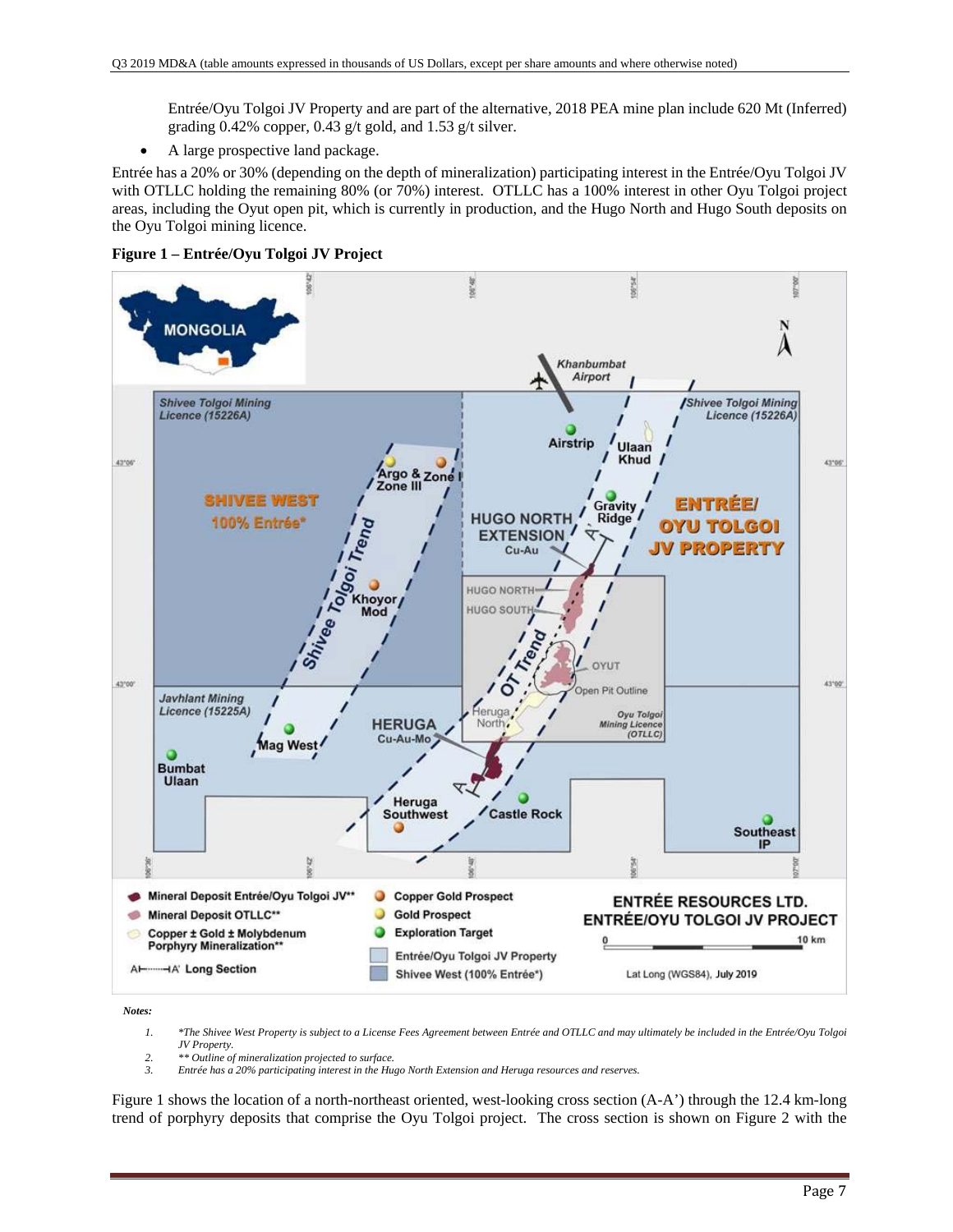Entrée/Oyu Tolgoi JV Property to the right (north) and left (south) of the central portion, the Oyu Tolgoi mining licence, held 100% by OTLLC. The deposits that are included in the mine plans for the two alternative cases, the 2018 Reserve Case and the 2018 PEA, are shown on Figure 2.





The 2018 Technical Report forms the basis for the scientific and technical information in this MD&A regarding the Entrée/Oyu Tolgoi JV Project. Portions of the information are based on assumptions, qualifications and procedures which are not fully described herein. Reference should be made to the Company's AIF dated March 29, 2019 and to the full text of the 2018 Technical Report, which are available on the Company's website (www.EntreeResourcesLtd.com) or on SEDAR (www.sedar.com).

## **Capital and Operating Costs**

Under the terms of the Entrée/Oyu Tolgoi JV, OTLLC is responsible for 80% of all costs incurred on the Entrée/Oyu Tolgoi JV Property for the benefit of the Entrée/Oyu Tolgoi JV, including capital expenditures, and Entrée is responsible for the remaining 20%. In accordance with the terms of the Entrée/Oyu Tolgoi JVA, Entrée has elected to have OTLLC debt finance Entrée's share of costs for approved programs and budgets, with interest accruing at OTLLC's actual cost of capital or prime +2%, whichever is less, at the date of the advance. Debt repayment may be made in whole or in part from (and only from) 90% of monthly available cash flow arising from the sale of Entrée's share of products. Available cash flow means all net proceeds of sale of Entrée's share of products in a month less Entrée's share of costs of Entrée/Oyu Tolgoi JV activities for the month that are operating costs under Canadian generally-accepted accounting principles.

The following is a description of how Entrée recognizes its share of Oyu Tolgoi project capital costs, specifically, the timing of recognition under the terms of the Entrée/Oyu Tolgoi JVA and generally accepted accounting principles.

Under the terms of the Entrée/Oyu Tolgoi JVA, any mill, smelter and other processing facilities and related infrastructure will be owned exclusively by OTLLC and not by Entrée. Mill feed from the Entrée/Oyu Tolgoi JV Property will be transported to the concentrator and processed at cost (using industry standards for calculation of cost including an amortization of capital costs). Underground infrastructure on the Oyu Tolgoi mining licence is also owned exclusively by OTLLC, although the Entrée/Oyu Tolgoi JV will eventually share usage once underground development crosses onto the Entrée/Oyu Tolgoi JV Property. As a result of this, Entrée recognizes those capital costs incurred by OTLLC on the Oyu Tolgoi mining licence as an amortization charge for capital costs that will be calculated in accordance with Canadian generally accepted accounting principles determined yearly based on the estimated tonnes of concentrate produced for Entrée's account during that year relative to the estimated total life-of-mine concentrate to be produced (for processing facilities and related infrastructure), or the estimated total life-of-mine tonnes to be milled from the relevant deposit(s) (in the case of underground infrastructure). The charge is made to Entrée's operating account when the Entrée/Oyu Tolgoi JV mine production is actually milled.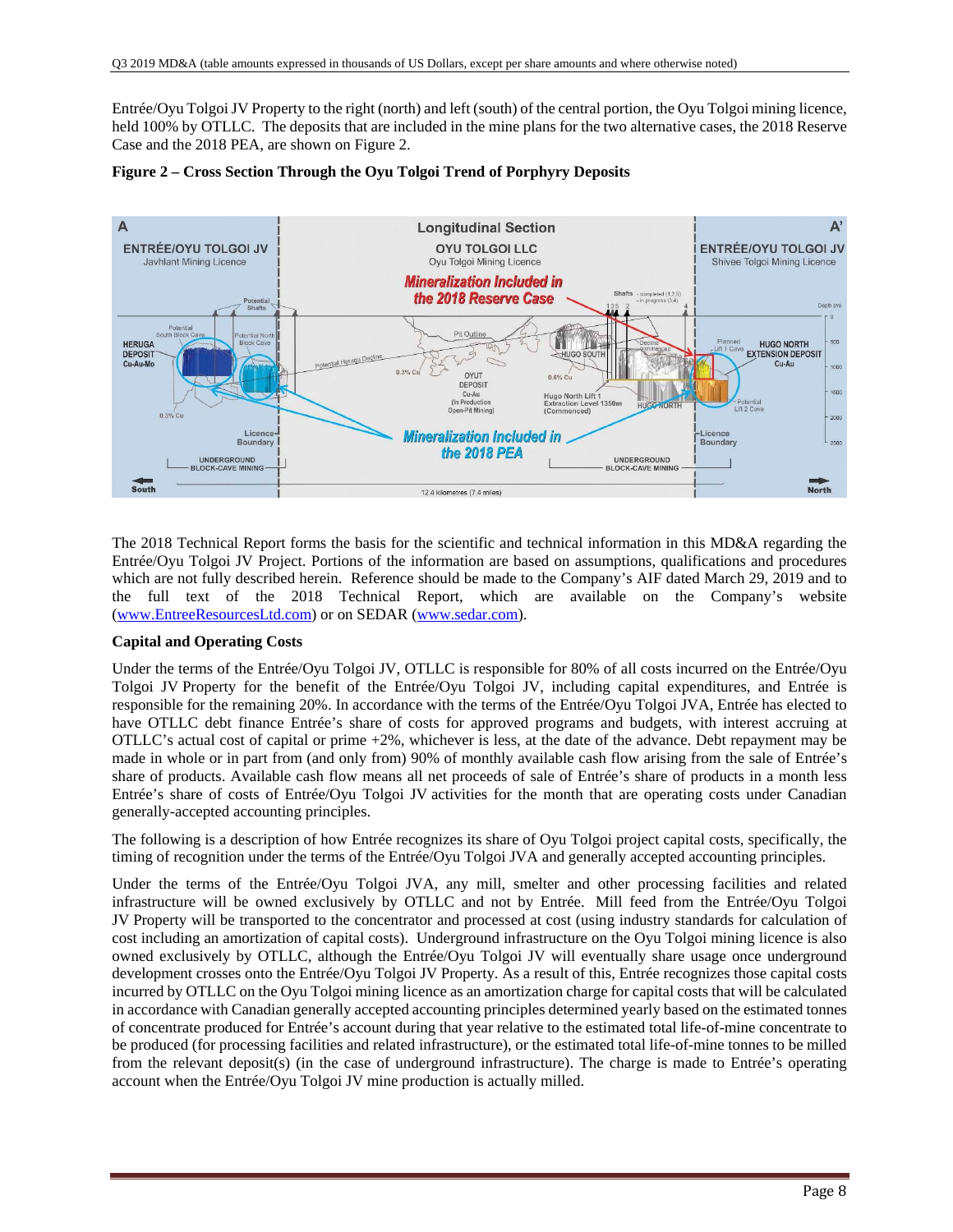For direct capital cost expenditures on the Entrée/Oyu Tolgoi JV Property, Entrée will recognize its proportionate share of costs at the time of actual expenditure.

The 2018 Technical Report is based on data provided by OTLLC, including mining schedules and annual capital and operating cost estimates prepared for OTFS16, as well as Entrée's interpretation of the commercial terms applicable to the Entrée/Oyu Tolgoi JV, and certain assumptions regarding taxes and royalties. The 2018 Technical Report has not been reviewed or endorsed by OTLLC. There can be no assurance that OTLLC or its shareholders will not interpret certain terms or conditions, or attempt to renegotiate some or all of the material terms governing the joint venture relationship, in a manner which could have an adverse effect on Entrée's future cash flow and financial condition.

Subsequent to the completion of OTFS16 and the 2018 Technical Report, Rio Tinto advised that more detailed geotechnical information and different ground conditions have required a review of the mine design and the development schedule. A Definitive Estimate is expected to be delivered in the second half of 2020, reflecting the preferred mine design approach and the impact on overall cost and schedule for the underground development. Once OTLLC, Turquoise Hill and Rio Tinto have determined the preferred mine design approach and delivered the Definitive Estimate, Entrée will be able to assess the potential impact on its share of capital and operating costs in the two alternative cases, the 2018 Reserve Case and the 2018 PEA.

## **Mineral Resources and Mineral Reserves – Entrée/Oyu Tolgoi JV Property**

The Entrée/Oyu Tolgoi JV Property mineral resource estimate for the Hugo North Extension deposit has an effective date of January 15, 2018.

The Entrée/Oyu Tolgoi JV mineral resource estimate for the Heruga deposit has an effective date of January 15, 2018. The mineral resource model and the mineral resource estimate have not changed since March 30, 2010, the effective date of the previous mineral resource estimate reported by Entrée.

|                                               | Entrée/Ovu Tolgoi JV Property- Mineral Resources |      |       |       |       |      |        |                        |        |       |  |
|-----------------------------------------------|--------------------------------------------------|------|-------|-------|-------|------|--------|------------------------|--------|-------|--|
|                                               | Tonnage                                          | Cu   | Au    | Ag    | Mo    | CuEq |        | <b>Contained Metal</b> |        |       |  |
| Classification                                | (Mt)                                             | (% ) | (g/t) | (g/t) | (ppm) | (% ) | Cu     | Au                     | Ag     | Mo    |  |
|                                               |                                                  |      |       |       |       |      | (Mlb)  | (Koz)                  | (Koz)  | (Mlb) |  |
| Hugo North Extension $(>0.37\%$ CuEq Cut-Off) |                                                  |      |       |       |       |      |        |                        |        |       |  |
| Indicated                                     | 122                                              | 1.68 | 0.57  | 4.21  |       | 2.03 | 4,515  | 2,200                  | 16,500 |       |  |
| Inferred                                      | 174                                              | 1.00 | 0.35  | 2.73  |       | 1.21 | 3,828  | 2.000                  | 15,200 |       |  |
|                                               | Heruga $(>0.37\%$ CuEq Cut-Off)                  |      |       |       |       |      |        |                        |        |       |  |
| Inferred                                      | 1,700                                            | 0.39 | 0.37  | 1.39  | 113.2 | 0.64 | 14.604 | 20.410                 | 75,932 | 424   |  |

The mineral resource estimate for the Entrée/Oyu Tolgoi JV Property is as follows:

*Notes:* 

*2. Mineral resources are reported inclusive of the mineral resources converted to mineral reserves. Mineral resources that are not mineral reserves do not have demonstrated economic viability.* 

*<sup>1.</sup> Mineral resources have an effective date of January 15, 2018.* 

*<sup>3.</sup> Mineral resources are constrained within three-dimensional shapes and above a CuEq grade. The CuEq formula was developed in 2016, and is CuEq16*   $= Cu + ((Au*AuRev) + (Ag*AgRev) + (Mo*MoRev)) \div CuRev;$  where CuRev = (3.01\*22.0462); AuRev = (1250/31.103477\*RecAu); AgRev = *(20.37/31.103477\*RecAg); MoRev = (11.90\*0.00220462\*RecMo); RecAu = Au recovery/Cu recovery; RecAg = Ag recovery/Cu recovery; RecMo = Mo*  recovery/Cu recovery. Differential metallurgical recoveries were taken into account when calculating the copper equivalency formula. The metallurgical *recovery relationships are complex and relate both to grade and Cu:S ratios. The assumed metal prices are \$3.01/lb for copper, \$1,250.00/oz for gold, \$20.37/oz for silver, and \$11.90/lb for molybdenum. Molybdenum grades are only considered high enough to support potential construction of a molybdenum recovery circuit at Heruga, and hence the recoveries of molybdenum are zeroed out for Hugo North Extension. A NSR of \$15.34/t would be required to cover costs of \$8.00/t for mining, \$5.53/t for processing, and \$1.81/t for general and administrative ("G&A"). This translates to a CuEq breakeven underground cut-off grade of approximately 0.37% CuEq for Hugo North Extension mineralization.* 

*<sup>4.</sup> Considerations for reasonable prospects for eventual economic extraction for Hugo North included an underground resource-constraining shape that was prepared on vertical sections using economic criteria that would pay for primary and secondary development, block-cave mining, ventilation, tramming, hoisting, processing, and G&A costs. A primary and secondary development cost of \$8.00/t and a mining, process, and G&A cost of \$12.45/t were used to delineate the constraining shape cut-off. Inferred resources at Heruga have been constrained using a CuEq cut-off of 0.37%.*

*<sup>5.</sup> Mineral resources are stated as in situ with no consideration for planned or unplanned external mining dilution. The contained copper, gold, and silver estimates in the mineral resource table have not been adjusted for metallurgical recoveries.* 

*<sup>6.</sup> Mineral resources are reported on a 100% basis. OTLLC has a participating interest of 80%, and Entrée has a participating interest of 20%. Notwithstanding the foregoing, in respect of products extracted from the Entrée/Oyu Tolgoi JV Property pursuant to mining carried out at depths from surface to 560 metres below surface, the participating interest of OTLLC is 70% and the participating interest of Entrée is 30%.* 

<sup>7.</sup> *Figures have been rounded as required by reporting guidelines and may result in apparent summation differences.*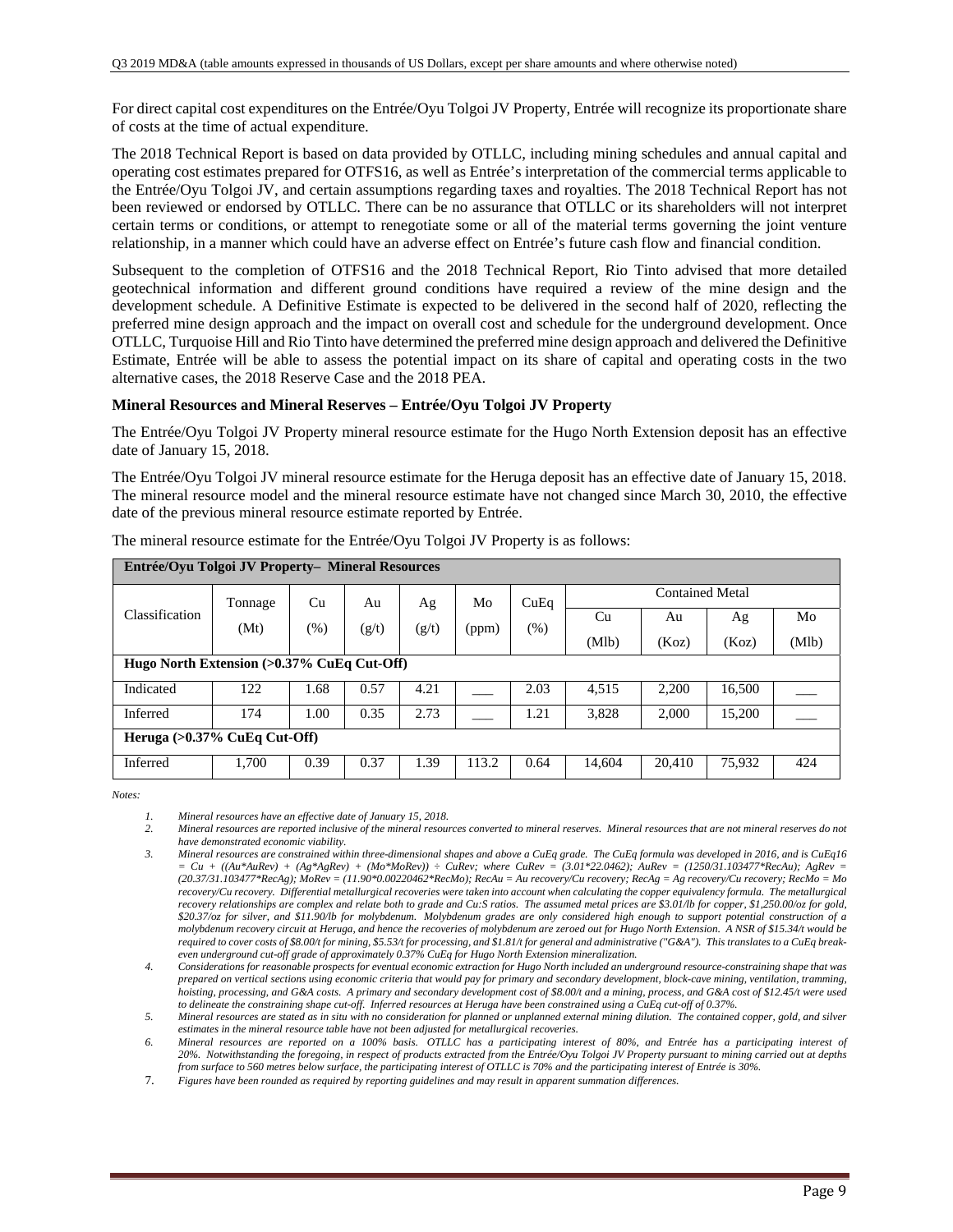## **Entrée/Oyu Tolgoi Mineral Reserves**

Entrée/Oyu Tolgoi JV Property mineral reserves are contained within the Hugo North Extension Lift 1 block cave mining plan. The mine design work on Hugo North Lift 1, including the Hugo North Extension, was prepared by OTLLC. The mineral reserve estimate is based on what is deemed minable when considering factors such as the footprint cut-off grade, the draw column shut-off grade, maximum height of draw, consideration of planned dilution and internal waste rock.

The mineral reserve estimate only considers mineral resources in the Indicated category and engineering that has been carried out to a feasibility level or better to state the underground mineral reserve. There is no Measured mineral resource currently estimated within the Hugo North Extension deposit. Copper and gold grades for the Inferred mineral resources within the block cave shell were set to zero and such material was assumed to be dilution. The block cave shell was defined by a \$17.00/t net smelter returns ("NSR"). Future mine planning studies may examine lower shutoffs.

| Entrée/Oyu Tolgoi JV Property – Mineral Reserve |         |            |               |       |       |                        |            |         |  |  |  |
|-------------------------------------------------|---------|------------|---------------|-------|-------|------------------------|------------|---------|--|--|--|
| <b>Hugo North Extension Lift 1</b>              |         |            |               |       |       |                        |            |         |  |  |  |
| <b>Classification</b>                           | Tonnage | <b>NSR</b> | Cu            | Au    | Ag    | <b>Recovered Metal</b> |            |         |  |  |  |
|                                                 | (Mt)    | (S/t)      | $\frac{9}{6}$ | (g/t) | (g/t) | Cu (Mlb)               | Au $(Koz)$ | Ag(Koz) |  |  |  |
| Probable                                        | 35      | 100.57     | . . 59        | 0.55  | 3.72  | 1.121                  | 519        | 3,591   |  |  |  |

The mineral reserve estimate for the Entrée/Oyu Tolgoi JV Property is as follows:

*Notes:* 

- *2. For the underground block cave, all mineral resources within the shell has been converted to mineral reserves. This includes low-grade Indicated mineral resources and Inferred mineral resource assigned zero grade that is treated as dilution.*
- *3. A footprint cut-off NSR of \$46.00/t and column height shut-off NSR of \$17.00/t were used to define the footprint and column heights. An average dilution entry point of 60% of the column height was used.*
- *4. The NSR was calculated with assumptions for smelter refining and treatment charges, deductions and payment terms, concentrate transport, metallurgical recoveries, and royalties using base data template 31. Metallurgical assumptions in the NSR include recoveries of 90.6% for Cu, 82.3% for Au, and 87.3% for Ag.*
- *5. Mineral reserves are reported on a 100% basis. OTLLC has a participating interest of 80%, and Entrée has a participating interest of 20%. Notwithstanding the foregoing, in respect of products extracted from the Entrée/Oyu Tolgoi JV Property pursuant to mining carried out at depths from surface to 560 metres below surface, the participating interest of OTLLC is 70% and the participating interest of Entrée is 30%.*

*6. Figures have been rounded as required by reporting guidelines and may result in apparent summation differences.* 

On July 15, 2019, Turquoise Hill stated that current information indicates that Oyu Tolgoi mineral reserves will not be materially impacted by the mine design options being considered; however, ongoing reviews will be considered as work progresses.

## **Exploration Potential**

Rio Tinto undertakes all exploration work on the Entrée/Oyu Tolgoi JV Property on behalf of joint venture manager OTLLC, through various agreements among OTLLC, Rio Tinto and Turquoise Hill. Exploration during 2016 to 2019 on the Entrée/Oyu Tolgoi JV Property has focused on several near-surface targets and prospects on both the Shivee Tolgoi mining licence (Airstrip and Gravity Ridge) and the Javkhlant mining licence (Southeast IP, Mag West, Bumbat Ulaan and Castle Rock) (refer to Figure 1).

The Airstrip target is located southwest of the airport and is defined by a gravity high anomaly in Carboniferous-age basalts, west of the north projection of the Oyu Tolgoi trend. A 2018 dipole-dipole induced polarization ("IP") survey, comprised of three, east-west oriented lines resulted in strong IP chargeability anomalies  $\sim 10 \text{mV/V}$ ) on Lines 1 and 2 that appear to widen out to the north. On the western edge of Line 2, a weaker  $(\sim 7 \text{mV/V})$  chargeability anomaly is coincident with an isolated gravity high close to the boundary of granodiorite and basalt. A total of 58 shallow (30- 120 m depth) polycrystalline diamond composite holes (PCD) have been drilled here intersecting various intrusive phases of rock. No significant intervals of sulphide mineralization were encountered, although one hole did intersect 11 m grading 0.14% copper and 0.26 g/t gold from 52 m depth. A scissor hole below this did not intersect any significant mineralization. During 2018, additional alteration and age dating analysis was completed on the drill samples along with surface ground magnetic and gravity surveys and a Tromino survey (to determine the depth of overburden and to apply gravity survey corrections). Drilling was planned for 2018, but none was completed. Seven Phase 1 reverse circulation ("RC") drill holes are budgeted for 2019. Entrée has not received any drill results to date. Two additional Phase 2 holes are also budgeted if the Phase 1 program results are positive.

*<sup>1.</sup> Mineral reserves have an effective date of January 15, 2018.*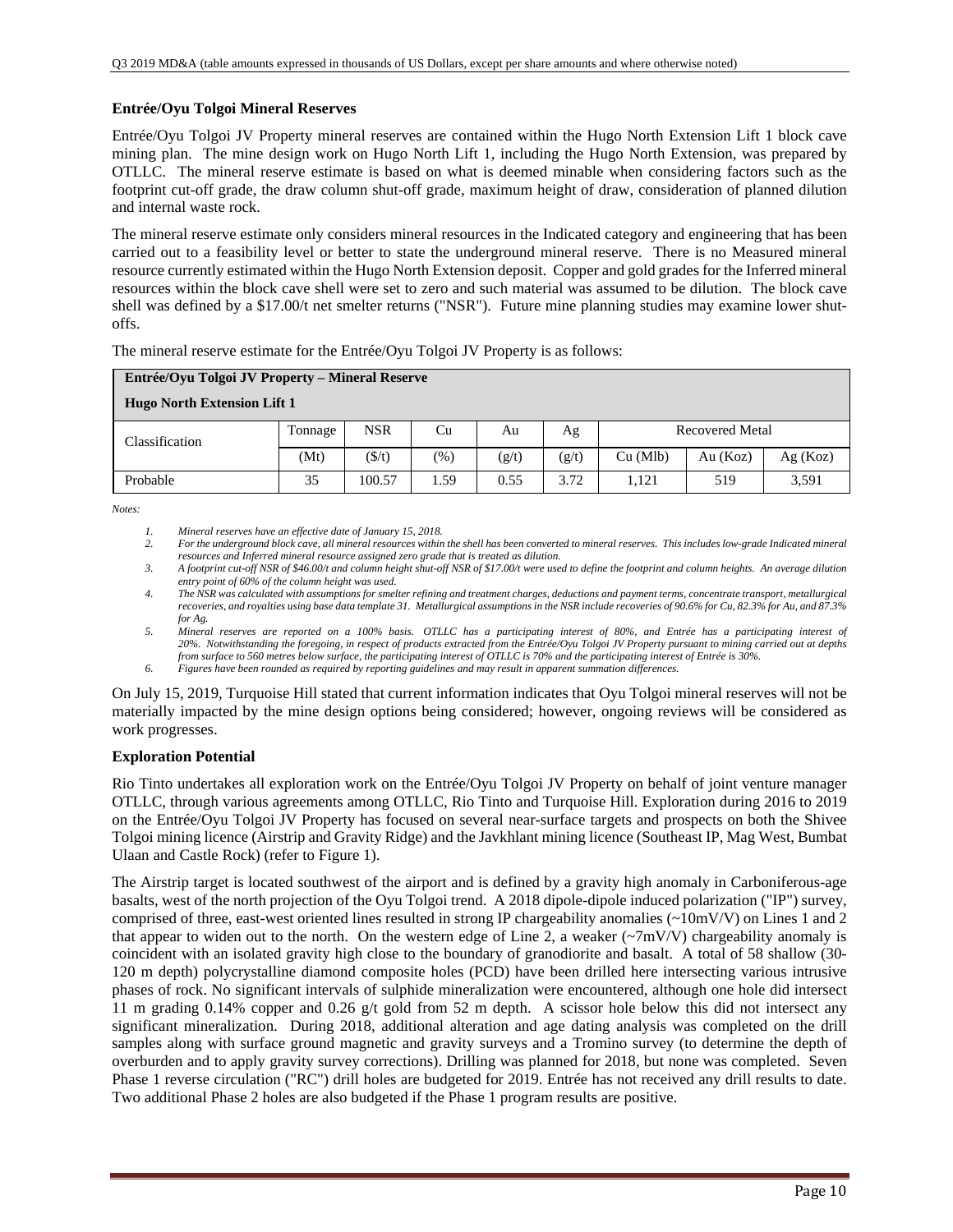The Gravity Ridge target is based on a gravity survey that covered the Oyu Tolgoi trend from the Hugo North Extension northwards. The Gravity Ridge target area occurs between known porphyry at the Ulaan Khud prospect and the Airstrip target to the west. Previous consultant studies have identified this as a strong exploration target to test the northward continuation of the Oyu Tolgoi trend of mineralization in areas where it may be concealed beneath thrust plate lithologies or Cretaceous cover. Limited previous work has been completed at Gravity Ridge and OTLLC is completing desktop reviews in 2019, which if positive could warrant an IP geophysical survey potentially followed by drilling.

The Southeast IP prospect comprises several clusters of 60 to 511 parts per million ("ppm") copper soil anomalies, together covering about 3 km by 3 km, adjacent to a strong gradient array IP (chargeability) anomaly. The source of the IP anomaly was not evident through recent follow-up reconnaissance work. These anomalies are located over Carboniferous-aged rocks and additional geological mapping and interpretation completed during 2018 (1:5000 scale covering 1,830 hectares) infers that a Devonian window of rocks could occur immediately west of the IP anomaly. Further exploration, including drilling was budgeted for this prospect in 2018, however only additional geological mapping was completed. Nine Phase 1 RC drill holes to a depth of 250 m are budgeted for 2019. Two additional Phase 2 holes are also budgeted if the Phase 1 program results are positive. Entrée has not received any drill results to date.

At the Mag West prospect, a previous IP survey revealed a strong chargeability anomaly adjacent to a magnetic high anomaly that OTLLC believes has not been sufficiently tested. The main geological units are Carboniferous basaltic lapillic tuff and Carboniferous granite. A previous soil sampling survey covering the magnetic and IP anomalies returned a patchy anomaly of Bi+Cu+Mo+Se+Te. Additional geological mapping was also completed (1:5000 scale covering 430 hectares). Four target areas have been identified at Mag West based on the previous work. Although drilling was initially proposed for 2018, no holes were drilled. The 2019 exploration program has comprised additional geological work and ground truthing of anomalies, HALO spectral mapping, soil geochemistry reviews, reconnaissance work, and 21 rock chip samples. Entrée has not received any results to date. In addition, seven Phase 1 RC drill holes to a depth of 250 m are budgeted for 2019. Three additional Phase 2 holes are also budgeted if the Phase 1 program results are positive.

Bumbat Ulaan is an early-stage target focused on a previously mapped lithocap near the western edge of the property. In 2018, the prospect saw additional geological mapping (1:5000 scale over 1,050 hectares), along with gravity, IP and magnetic geophysical surveys and soil sampling. The lithocap trends northeast and is characterised by a series of NE‐ SW silica dykes with moderate magnetite alteration and hematite stains, hosted within argillic altered rhyodacite. Five separate target areas have been identified based on the geophysical survey results, along with soil survey results and geological mapping/sampling. In 2019 exploration work has comprised HALO spectral mapping, review of soil geochemistry and reconnaissance work. In addition, ten Phase 1 RC drill holes to a depth of 250 m are budgeted for 2019. Four additional Phase 2 holes are also budgeted if the Phase 1 program results are positive. Entrée has not received any drill results to date.

Castle Rock is a porphyry-style target located about five km southwest of the Heruga deposit. Previous work at Castle Rock had identified this as a priority, near-surface target based on a polymetallic (Mo-As-Sb-Se-Te index) soil anomaly covering an area of about 1.5 km by 2.0 km coincident with a 400 m by 400 m area of outcropping quartz-sericite-illite altered dacite intrusive. In addition, a strong north-trending IP chargeability anomaly is coincident with the zone and two east-west dipole-dipole IP lines further outline the anomaly. During 2018 mapping identified scattered outcrops with sheeted and irregular quartz veining hosted within the dacite, along with occasional quartz breccia veins with oxidized sulphides. A gravity survey was completed during 2018, followed by two RC drill holes, EJRC0046 (250 m depth) and EJRC0047 (227 m depth). Both holes intersected Carboniferous-aged rock sequences dominated by andesitic tuff and andesitic to basaltic tuff (lithic and lapilli) with weak to moderate chlorite-epidote (porpylitic) or weak illite-sericite (phyllic) alteration and trace to 6% pyrite mineralization. These sequences were intruded by several fresh, unmineralized porphyritic dacite dykes, and occasional hornblende-biotite andesite dykes. There were no copper bearing minerals or porphyry-style alteration assemblages identified in the RC chips and no significant assay results were returned. According to OTLLC, the near-surface targeted chargeability anomaly has been explained by the abundant pyrite, however the lack of copper mineralization and porphyry alteration downgrades the near-surface exploration potential for this target. The potential for porphyry mineralization at depth remains a lower priority target. No drilling is budgeted for this prospect during 2019.

The areas to the north of Hugo North Extension and to the south of Heruga have been under-explored and remain strong targets for future exploration.

A complete description and the Company's related history of the Entrée/Oyu Tolgoi JV is available in the Company's AIF dated March 29, 2019, available for review on SEDAR at www.sedar.com. For additional information regarding the assumptions, qualifications and procedures associated with the scientific and technical information regarding the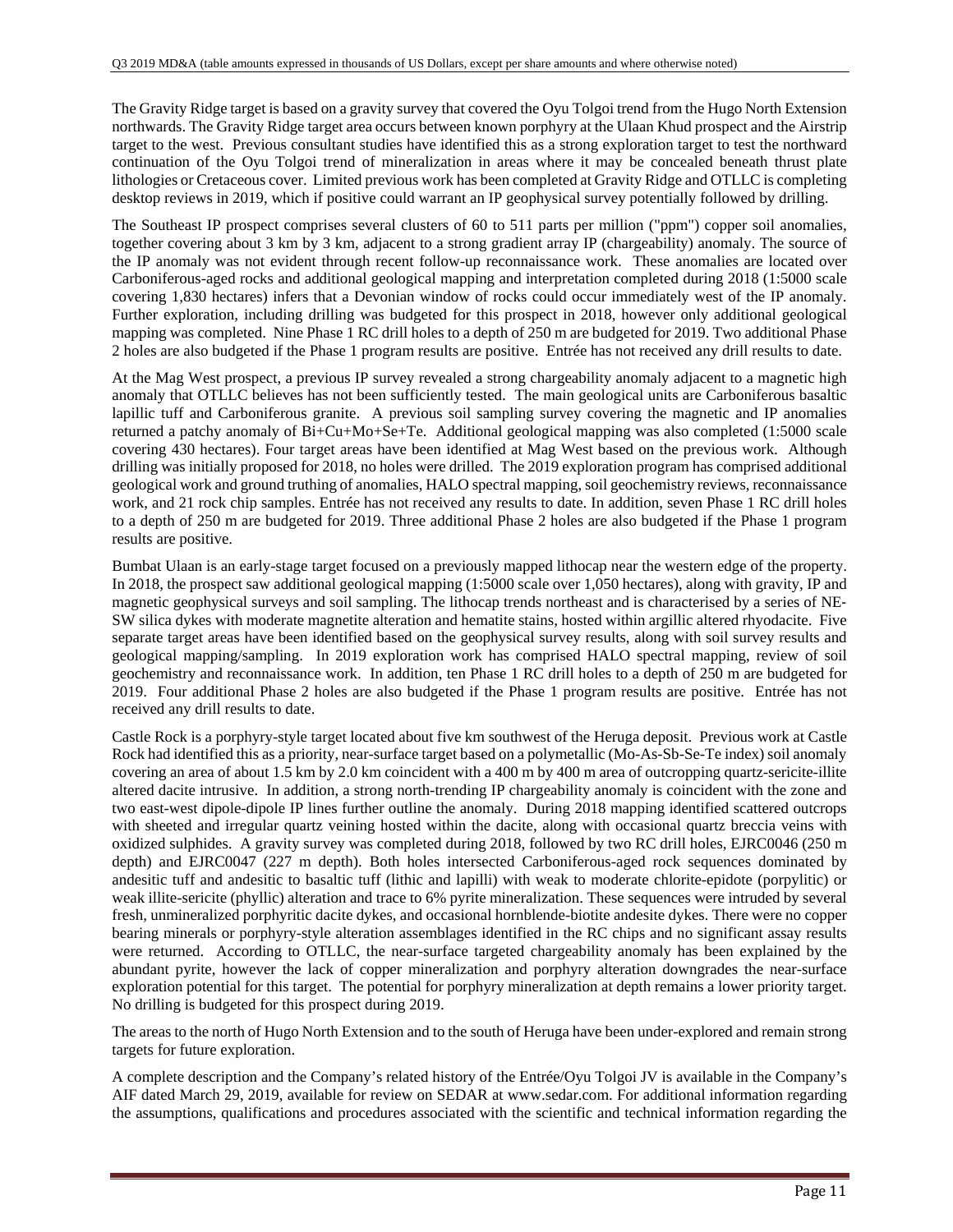Entrée/Oyu Tolgoi JV Property, reference should be made to the full text of the 2018 Technical Report which is available for review on SEDAR.

### **Shivee West Property Summary**

The Shivee West Property comprises the northwest portion of the Entrée/Oyu Tolgoi JV Project and adjoins the Entrée/Oyu Tolgoi JV Property and OTLLC's Oyu Tolgoi mining licence (Figure 1).

To date, no economic zones of precious or base metals mineralization have been outlined on the Shivee West Property. However, zones of gold and copper mineralization have previously been identified at Zone III/Argo Zone and Khoyor Mod. There has been no drilling on the ground since 2011, and no exploration work has been completed since 2012. In 2015, in light of the ongoing requirement to pay approximately \$350,000 annually in licence fees for the Shivee West Property and a determination that no further exploration work would likely be undertaken in the near future, Entrée began to examine options to reduce expenditures in Mongolia. These options included reducing the area of the mining licence, looking for a purchaser or partner for the Shivee West Property, and rolling the ground into the Entrée/Oyu Tolgoi JV. Management determined that it was in the best interests of Entrée to roll the Shivee West Property into the Entrée/Oyu Tolgoi JV, and Entrée entered into a License Fees Agreement with OTLLC on October 1, 2015. The License Fees Agreement provides the parties will use their best efforts to amend the terms of the Entrée/Oyu Tolgoi JVA to include the Shivee West Property in the definition of Entrée/Oyu Tolgoi JV Property. Entrée determined that rolling the Shivee West Property into the Entrée/Oyu Tolgoi JV would provide the joint venture partners with continued security of tenure; Entrée shareholders would continue to benefit from any exploration or development that the Entrée/Oyu Tolgoi JV management committee approves on the Shivee West Property; and Entrée would no longer have to pay licence fees, as the parties agreed that the licence fees would be for the account of each joint venture participant in proportion to their respective interests, with OTLLC contributing Entrée's 20% share charging interest at prime plus 2%. To date, no amended Entrée/Oyu Tolgoi JVA has been entered into and Entrée retains a 100% interest in the Shivee West Property.

### **Underground Development Progress**

Exploration and development of the Entrée/Oyu Tolgoi JV Property is under the control of Rio Tinto on behalf of the manager OTLLC. To date, all underground development has been on the Oyu Tolgoi mining licence and has not yet crossed onto the Entrée/Oyu Tolgoi JV Property. The following is as reported by Turquoise Hill in its news release dated November 12, 2019:

### Oyu Tolgoi Project

As previously announced by Turquoise Hill on July 15, 2019, improved information with respect to rock mass and geotechnical data modelling has confirmed that there are stability risks associated with components of the OTFS16 mine design. Preliminary estimates indicate that sustainable first production for Turquoise Hill could be delayed by 16 to 30 months compared with the Q1 2021 estimate in Turquoise Hill's original feasibility study guidance in 2016, and the development capital spend for the project may increase by \$1.2 billion to \$1.9 billion over the \$5.3 billion previously disclosed by Turquoise Hill.

To address these risks, a number of refinements are under review to determine the final mine design, and the first of the key decisions that has been made is to retain a mid-access drive only on the apex level of the mine design of Panel 0.

A mid-access drive is essentially a horizontal tunnel that cuts transversely across the mine footprint and allows OTLLC to develop both north and south within the ore body and accelerate the time to first sustainable production from the Oyu Tolgoi mining licence. Although the ground conditions do not enable OTLLC to incorporate the mid-access drive on all three levels of the underground, the inclusion on the apex level will have a positive impact on OTLLC's schedule.

This is an integral step towards completing the final mine design, however it is too early to accurately determine the potential impact on the cost or schedule. Decisions on productivity levels and key underground infrastructure such as the location and design of the ore passes and options for panel sequencing, will need to be completed before an update on the development capital or schedule can be finalized.

Decisions regarding the sequencing of the first panel of mining, Panel 0, productivity inputs and ore pass locations continue and are expected to be completed by April 2020. The resulting Pre-Feasibility Study designs being detailed to Feasibility Study standard, then scheduled and costed to form the Definitive Estimate are due in the second half of 2020. In the interim, underground development continues.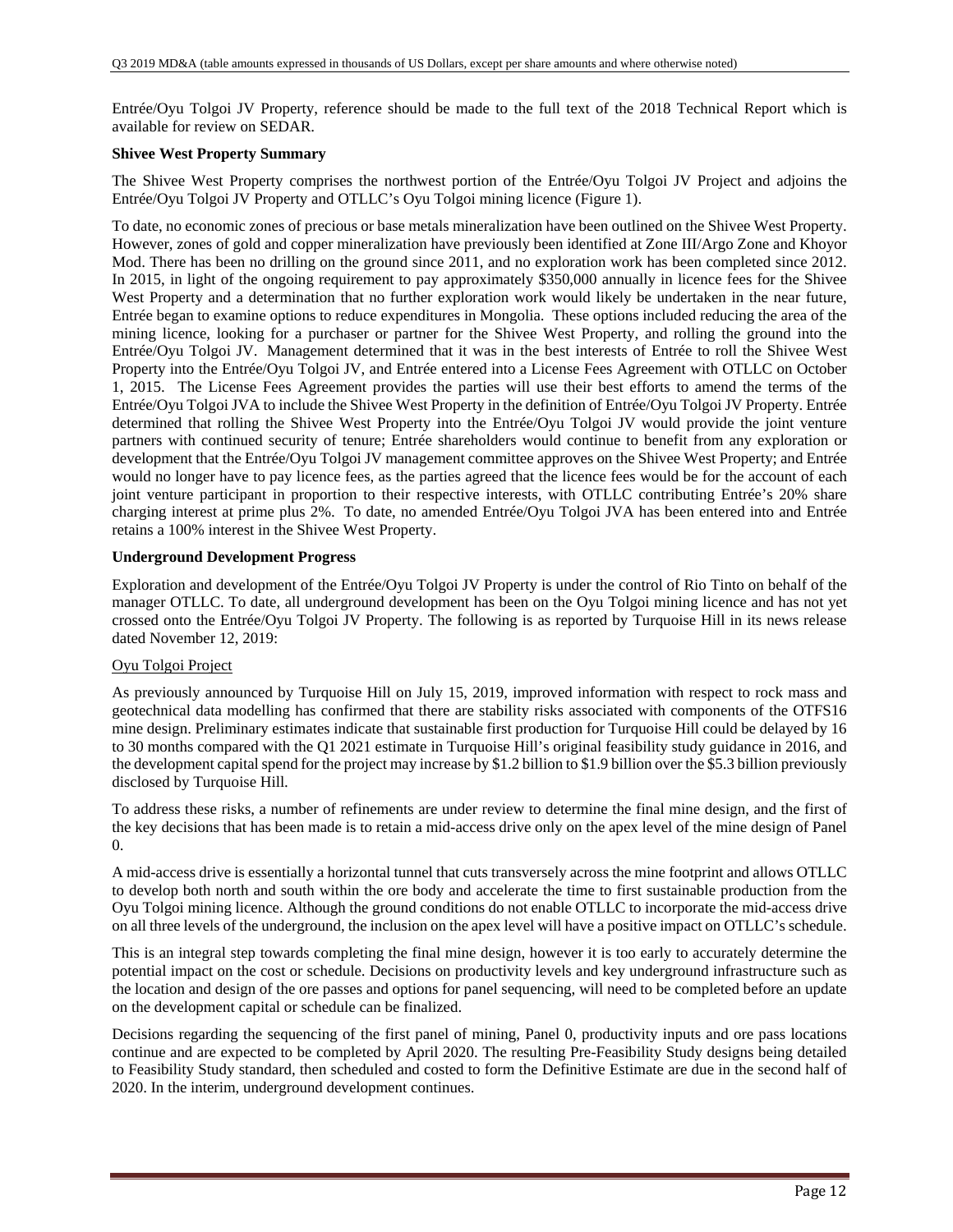Construction of Shaft 2 was completed and the service hoist was successfully commissioned in October 2019. This is a 10 metre diameter shaft sunk to approximately 1.3 kilometers below the surface. The shaft uses the world's largest production hoist motor able to lift 60 tonnes and can carry 300 people in the service hoist. When operating at maximum capacity, the production hoist has the ability to lift 35,000 tonnes of material to the surface daily.

Commissioning of the production hoist continues with over 2,700 tonnes of rock successfully hoisted to surface. OTLLC continues to work with the regulatory agencies to complete the permitting of the production hoist.

The load out conveyor and Shaft 2 integrated materials handling system is fully commissioned. This will enable ore to be conveyed to the concentrator as soon as the production hoist system is commissioned. The Shaft 2 production and logistics capability is a key enabler of increased underground development and construction of critical underground infrastructure such as the Primary Crusher 1 and the material handling systems that support the start of production ramp-up.

Other key infrastructure components completed during Q3 2019 include the central heating plant, the Shaft 2 jaw crusher system and the Shaft 2 surface discharge conveyor.

Shaft 3 pre-assembly of headframe modules commenced during the third quarter while Shaft 4 vertical assembly of the sinking stage was completed, along with the commencement of stage fit-out. Primary Crusher 1 civil works are ongoing with the team successfully constructing the 8 metres of wall at the underside of the surge bin.

Lateral underground development in Q3 2019 has accelerated. Extensive focus on productivity gains on the most critical development areas over the past five months has reaped substantial improvements. Underground development progressed 3.6 total equivalent kilometres and 3.2 lateral kilometres during the quarter. Since the restart of underground development in May 2016, 28.0 total equivalent kilometres and 22.1 kilometres of lateral development have been completed.

| Year                | <b>Total Equivalent</b><br><b>Kilometres</b> | <b>Lateral Development</b><br>(Kilometres) | <b>Mass Excavation (000</b><br>metres) |
|---------------------|----------------------------------------------|--------------------------------------------|----------------------------------------|
| 2016                | 1.6                                          | 1.5                                        | 3.0                                    |
| 2017                | 6.1                                          | 4.8                                        | 31.7                                   |
| 2018                | 10.3                                         | 7.9                                        | 59.5                                   |
| Q1 2019             | 3.2                                          | 2.3                                        | 21.4                                   |
| Q2 2019             | 3.2                                          | 2.4                                        | 19.3                                   |
| O <sub>3</sub> 2019 | 3.6                                          | 3.2                                        | 11.4                                   |
| <b>TOTAL</b>        | 28.0                                         | 22.1                                       | 146.3                                  |

The following table provides a breakdown of the various components of completed development since project restart:

Turquoise Hill currently expects to have enough liquidity to fund its operations and underground development including progression of a Tavan Tolgoi-based power plant, into Q1 2021. Taking into consideration the estimated impacts of recently announced increases to underground development capital, as well as delays to first sustainable production from the Oyu Tolgoi mining licence, Turquoise Hill expects to need significant incremental financing to sustain its underground development and construction of a Tavan Tolgoi-based power plant beyond this timeframe. Turquoise Hill and OTLLC have the option to raise additional external financing subject to required approvals, to assist in funding development going forward, including during underground commissioning and ramp up. Turquoise Hill will have greater clarity on its incremental funding requirement as the Definitive Estimate progresses; however, preliminarily estimates indicate significant incremental financing will be required above the \$2.7 billion in liquidity currently available to it. Turquoise Hill has put forward a proposal to Rio Tinto as to how best to source incremental funding necessary to progress underground development over and above its \$2.7 billion of available liquidity.

## Oyu Tolgoi Power Supply

OTLLC is obliged under the 2009 Oyu Tolgoi Investment Agreement to secure a long-term domestic power source for the Oyu Tolgoi Mine. The Power Source Framework Agreement ("PSFA") entered into between OTLLC and the Government of Mongolia on December 31, 2018 provides a binding framework and pathway for the construction of a Tavan Tolgoi-based power solution for the Oyu Tolgoi mine by June 30, 2023.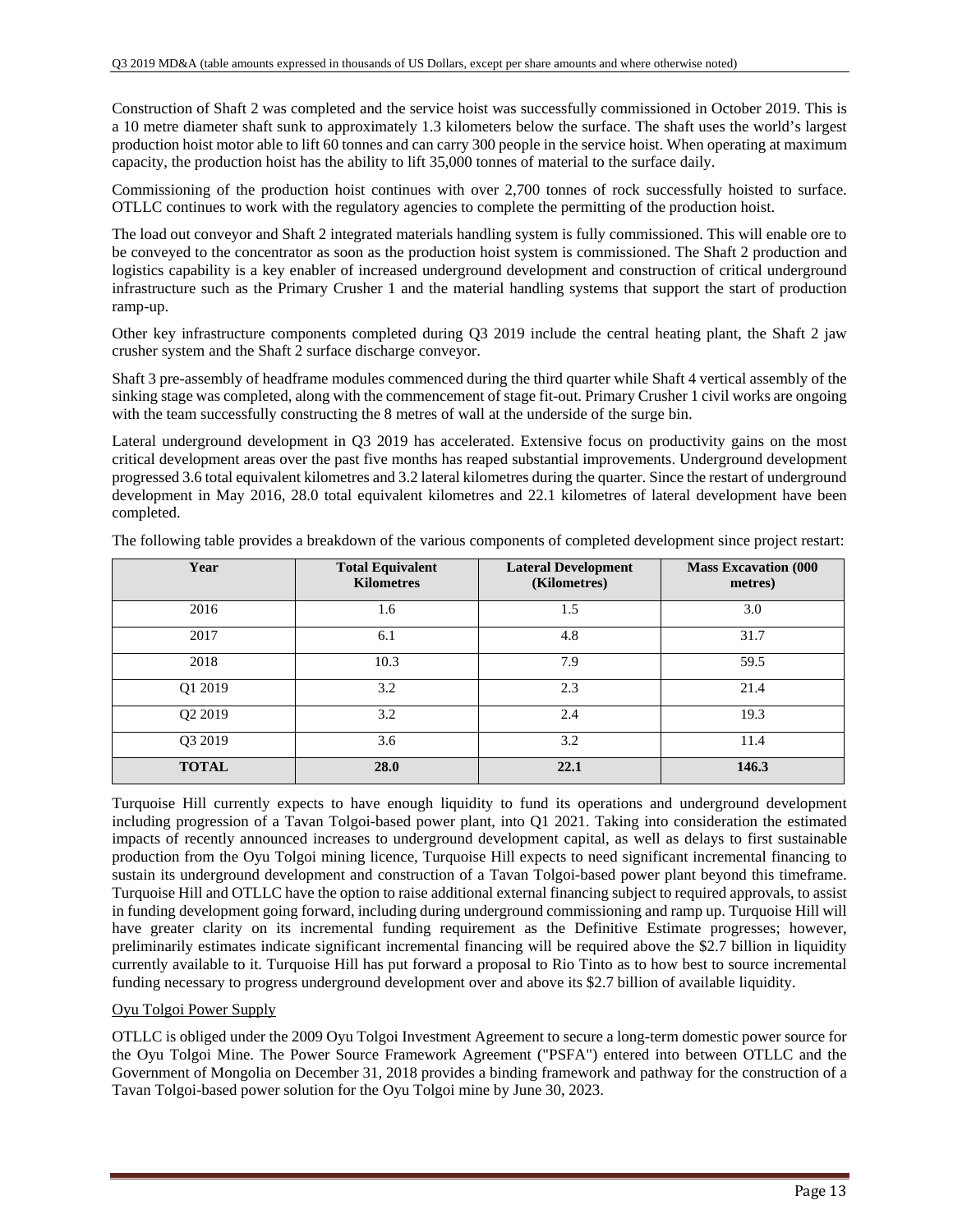The PSFA specifies target dates for milestones to be achieved through mutual cooperation between OTLLC and the Government of Mongolia, several of which have now passed. OTLLC is currently seeking to agree to adjustments to the milestone timetable in the PSFA with the Government of Mongolia and continues to progress the project by finalizing the feasibility study (including cost estimates), negotiating with contractors and other third parties, and advancing commercial documentation.

OTLLC is at an advanced stage with a competitive tender process to award a "turnkey" engineering, procurement and construction (EPC) contract for construction of the project. The timing of any award and commencement of construction will depend upon the outcome of the on-going PSFA milestone timetable and related discussions with the Government of Mongolia.

It is necessary for OTLLC to complete a feasibility study for the power station and conclude negotiation of commercial documents, and for Turquoise Hill to complete its review, to finalize estimates of the expected cost of the power project and the amount of OTLLC's related funding requirement. There is a provision under OTLLC's existing project finance documentation that permits, subject to certain conditions, an increase of OTLLC's senior debt cap to permit additional borrowings in connection with an expansion facility, such as the proposed Tavan Tolgoi-based power plant project.

### Mongolian Parliamentary Working Group

In March 2018, the Speaker of the Mongolian Parliament appointed a Parliamentary Working Group ("Working Group") that consisted of 13 Members of Parliament to review the implementation of the Oyu Tolgoi Investment Agreement. The Working Group established five sub-working groups consisting of representatives from government ministries, agencies, political parties, non-governmental organizations and professors, to help and support the Working Group. The Working Group was initially expected to report to the Parliament before the end of spring session in late June 2018.

On December 13, 2018, OTLLC received a letter from the head of the Working Group confirming that the consolidated report, conclusions and recommendations of the Working Group have been finalized and was ready to be presented to the Parliament.

On March 22, 2019, the Parliamentary press office announced that the Working Group report had been submitted to the National Security Council (President, Prime Minister and Speaker of the Parliament).

Turquoise Hill has reported that a new working group of nine Members of Parliament has subsequently been established to take the Working Group report and draft resolutions directing the Cabinet on recommendations related to Oyu Tolgoi. The newly established working group is in the process of drafting the resolution with the draft resolution expected to be reviewed by the Economic Standing Committee of the Parliament.

## **Entree/Oyu Tolgoi JV Property**

Once OTLLC, Turquoise Hill and Rio Tinto have determined the preferred mine design approach and delivered the Definitive Estimate, Entrée will be able to assess the potential impact on the estimated timing and amount of development production and initial block cave production from Lift 1 of the Hugo North Extension deposit on the Entrée/Oyu Tolgoi JV Property and any potential change to Entrée's estimated share of capital and operating costs. Entrée will continue to evaluate any information made available to it by Rio Tinto or OTLLC and will update the market accordingly.

### **Q3 2019 Review**

For the nine months ended September 30, 2019 and September 30, 2018, Entrée expenses related to Mongolian operations represented in-country administration costs and were not significant.

# **BLUE ROSE JV – AUSTRALIA**

### **Summary**

Entrée has a 56.53% interest in the Blue Rose JV to explore for minerals other than iron ore on EL 6006, with Giralia Resources Pty Ltd, a subsidiary of Hancock Prospecting Pty Ltd, retaining a 43.47% interest. EL 6006, totalling 257 square kilometres, is located in the Olary Region of South Australia, 300 kilometres northeast of Adelaide and 130 kilometres west-southwest of Broken Hill.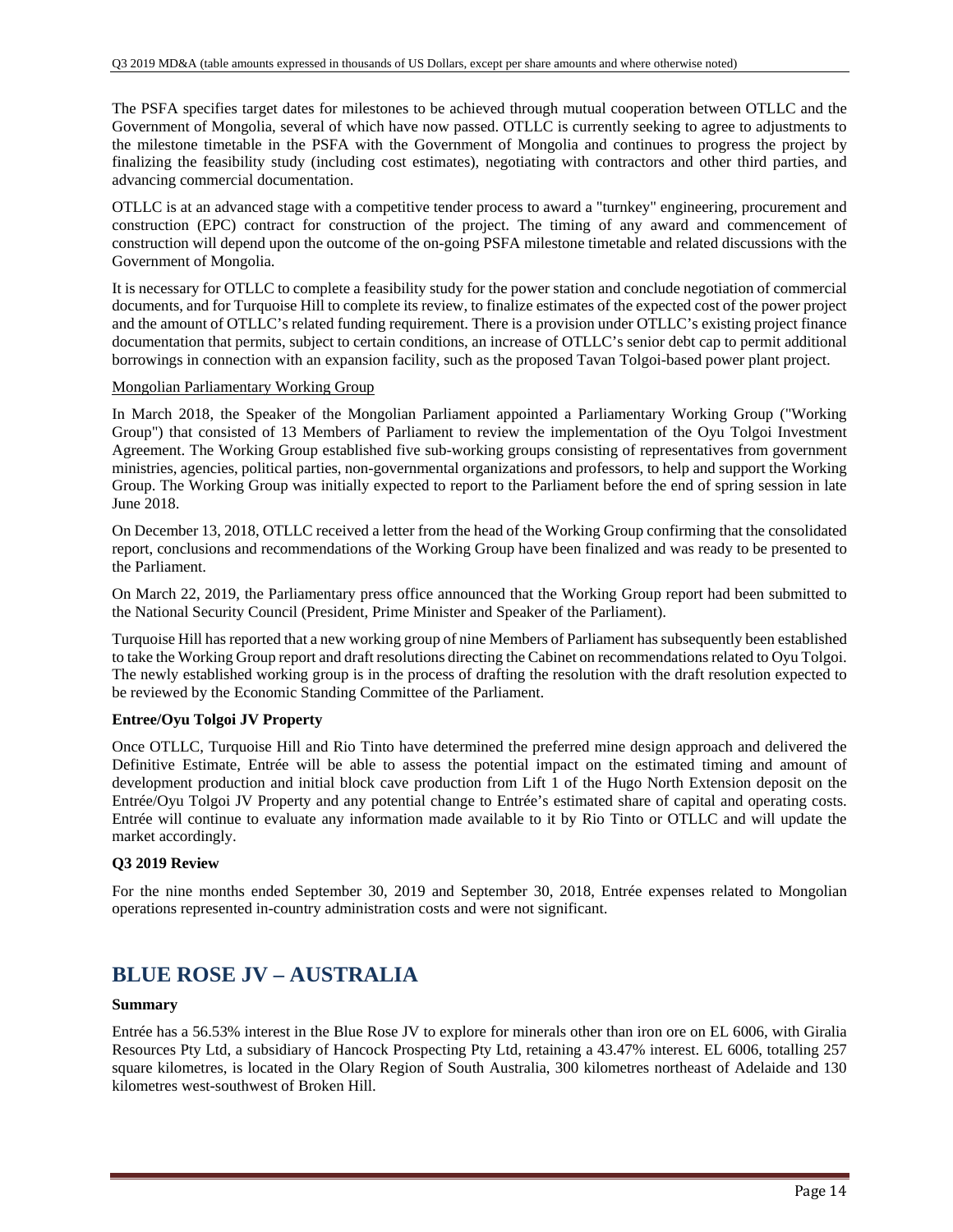The rights to explore for and develop iron ore on EL 6006 are held by Fe Mines Limited ("FML"), a subsidiary of Lodestone Equities Limited ("Lodestone") pursuant to a prior agreement with the Blue Rose JV partners. On April 18, 2017, the Blue Rose JV partners entered into a Deed of Consent, Sale and Variation (the "Deed") with Lodestone and FML. In accordance with the Deed, the Blue Rose JV partners transferred title to EL 6006 and assigned their native title agreements to FML and agreed to vary a payment required to be made to the Blue Rose JV partners under the prior agreement. FML paid to the Blue Rose JV partners an aggregate A\$100,000 at completion and granted to them (a) the right to receive an additional payment(s) upon completion of an initial or subsequent iron ore resource estimate on EL 6006, to a maximum of A\$2 million in aggregate; and (b) a royalty equal to 0.65% of the free on board value of iron ore product extracted and recovered from EL 6006. Under the Deed, an additional A\$285,000 must also be paid to the Blue Rose JV partners upon the commencement of Commercial Production (as such term is defined in the Deed).

The Braemar Iron Formation is the host rock to magnetite mineralisation on EL 6006. The Braemar Iron Formation is a meta-sedimentary iron siltstone, which is inherently soft. The mineralization within the Braemar Iron Formation forms a simple dipping tabular body with only minor faulting, folding and intrusives. Grades, thickness, dip, and outcropping geometry remain very consistent over kilometres of strike.

## **Q3 2019 Review**

Expenditures in Q3 2019 were minimal and related to administration costs in Australia.

Entrée was the registered holder and beneficial owner of 3,060 ordinary class shares in Bonython Metals Group Pty Ltd ("BMG"). A liquidator was appointed to BMG on May 3, 2012. On March 18, 2019 and April 5, 2019, the Federal Court of Australia ordered the liquidator to make a distribution of surplus funds to shareholders. A distribution of surplus at the rate of 3.2207% per share was declared and on July 8, 2019 the liquidator issued a cheque to Entrée in the amount of A\$27,281.81 which was received by the Company in Q3 2019.

## **INVESTMENTS**

In August 2015, the Company acquired from Candente Copper Corp. (TSX:DNT) ("Candente") a 0.5% NSR royalty (the "Cañariaco Project Royalty") on Candente's 100% owned Cañariaco copper project in Peru for a purchase price of \$500,000.

In June 2018, the Company sold the Cañariaco Project Royalty to Anglo Pacific Group LLC ("Anglo Pacific"), a public company listed on the London Stock Exchange ("LSE") and the TSX, whereby the Company transferred all the issued and outstanding shares of its subsidiaries that directly or indirectly held the Cañariaco Project Royalty to Anglo Pacific in return for consideration of \$1.0 million, payable by the issuance of 478,951 Anglo Pacific common shares. In addition, Entrée retains the right to a portion of any future royalty income received by Anglo Pacific in relation to the Cañariaco Project Royalty ("Cañariaco Project Royalty Pass-Through Payments") as follows:

- 20% of any Cañariaco Project Royalty payment received for any calendar quarter up to and including December 31, 2029;
- 15% of any Cañariaco Project Royalty payment received for any calendar quarter commencing January 1, 2030 up to and including the quarter ending December 31, 2034; and
- 10% of any Cañariaco Project Royalty payment received for any calendar quarter commencing January 1, 2035 up to and including the quarter ending December 31, 2039.

In accordance with IFRS, the Company has attributed a value of \$nil to the Cañariaco Project Royalty Pass-Through Payments since realization of the proceeds is contingent upon several uncertain future events not wholly within the control of the Company.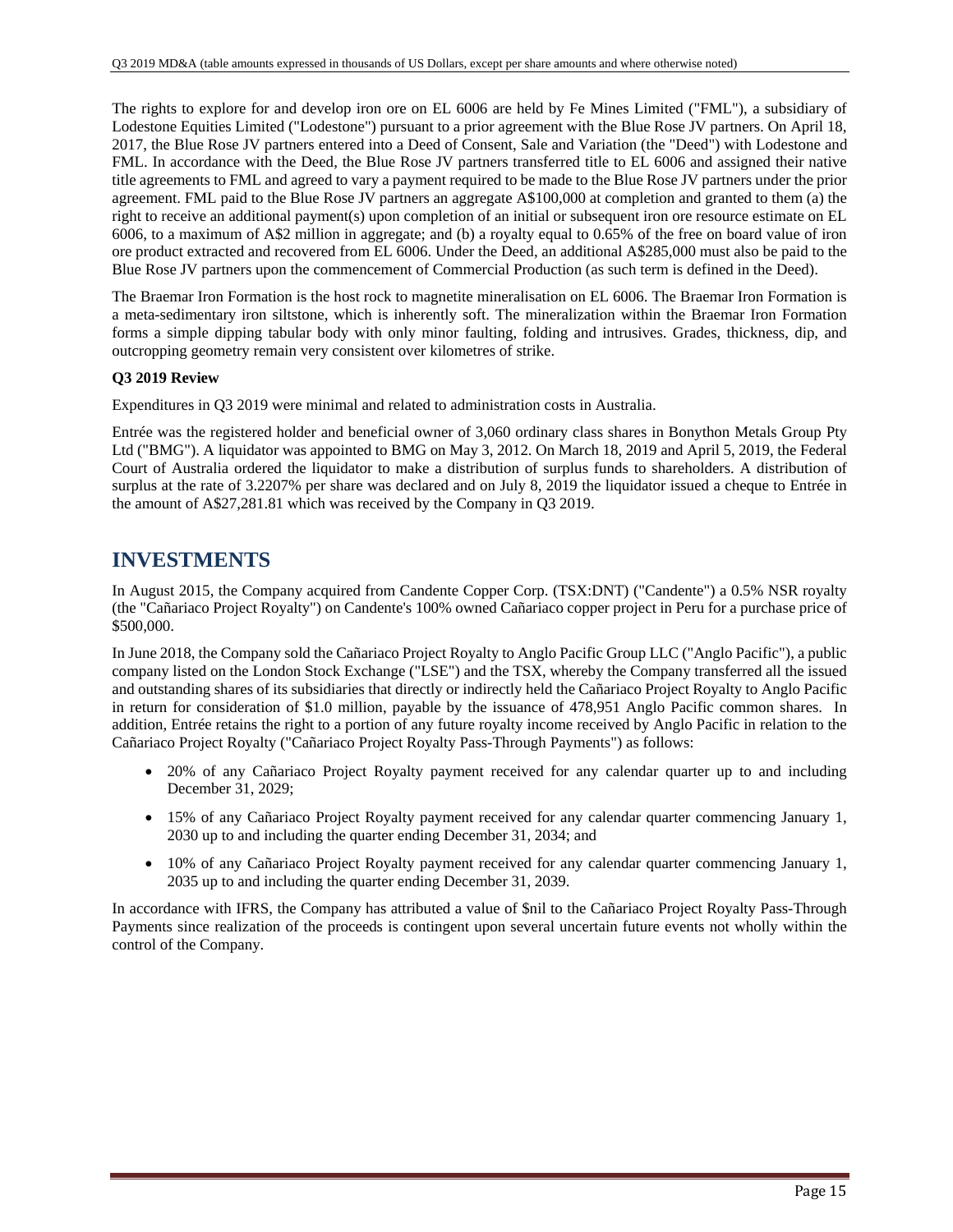# **SUMMARY OF CONSOLIDATED FINANCIAL OPERATING RESULTS**

## **Operating Results**

|                                                     |                | Three months ended September 30 |                          | Nine months ended September 30<br>2019<br>2018<br>2017<br>\$<br>\$<br>\$<br>134<br>137<br>273<br>1,079<br>943<br>1,394<br>53<br>238<br>1<br>210<br>17<br>14<br>80 |    |                          |    |        |  |
|-----------------------------------------------------|----------------|---------------------------------|--------------------------|-------------------------------------------------------------------------------------------------------------------------------------------------------------------|----|--------------------------|----|--------|--|
|                                                     | 2019           | 2018                            | 2017                     |                                                                                                                                                                   |    |                          |    |        |  |
| Expenses                                            |                |                                 |                          |                                                                                                                                                                   |    |                          |    |        |  |
| Exploration                                         | \$<br>63       | \$<br>41                        | \$<br>95                 |                                                                                                                                                                   |    |                          |    |        |  |
| General and administration                          | 323            | 298                             | 255                      |                                                                                                                                                                   |    |                          |    |        |  |
| Share-based compensation                            |                | 13                              | 3                        |                                                                                                                                                                   |    |                          |    |        |  |
| Restructuring costs                                 |                |                                 | 14                       |                                                                                                                                                                   |    |                          |    |        |  |
| Depreciation                                        | 27             | 5                               | 7                        |                                                                                                                                                                   |    |                          |    |        |  |
| Other                                               |                |                                 |                          |                                                                                                                                                                   |    | (13)                     |    | (52)   |  |
| Operating loss                                      | 413            | 357                             | 374                      | 1,294                                                                                                                                                             |    | 1,137                    |    | 2,077  |  |
| Gain on sale of investments                         |                |                                 |                          | (123)                                                                                                                                                             |    |                          |    |        |  |
| Foreign exchange (gain) loss                        | 84             | (81)                            | (349)                    | (58)                                                                                                                                                              |    | 142                      |    | (406)  |  |
| Interest income                                     | (37)           | (29)                            | (24)                     | (105)                                                                                                                                                             |    | (81)                     |    | (93)   |  |
| Interest expense                                    | 81             | 76                              | 73                       | 237                                                                                                                                                               |    | 227                      |    | 215    |  |
| Loss from equity investee                           | 77             | 34                              | 55                       | 177                                                                                                                                                               |    | 109                      |    | 157    |  |
| Finance costs                                       | 6              | $\overline{a}$                  |                          | 23                                                                                                                                                                |    |                          |    |        |  |
| Deferred revenue finance costs                      | 820            | 750                             |                          | 2,413                                                                                                                                                             |    | 2,224                    |    |        |  |
| (Gain) loss on sale of mining<br>property interest  |                | 9                               |                          |                                                                                                                                                                   |    | (361)                    |    |        |  |
| Unrealized loss on held-for-<br>trading investments |                | 3                               |                          |                                                                                                                                                                   |    | 72                       |    |        |  |
| Operating loss before<br>income taxes               | 1,444          | 1,119                           | 129                      | 3,858                                                                                                                                                             |    | 3,469                    |    | 1,950  |  |
| Income tax recovery                                 | $\blacksquare$ | $\blacksquare$                  | $\overline{\phantom{0}}$ |                                                                                                                                                                   |    | $\overline{\phantom{a}}$ |    | (72)   |  |
| Net loss from continuing<br>operations              | 1,444          | 1,119                           | 129                      | 3,858                                                                                                                                                             |    | 3,469                    |    | 1,878  |  |
| Net loss from discontinued<br>operations            |                | $\overline{\phantom{a}}$        |                          |                                                                                                                                                                   |    |                          |    | 176    |  |
| Net loss                                            | 1,444          | 1,118                           | 129                      | 3,858                                                                                                                                                             |    | 3,469                    |    | 2,054  |  |
| Other comprehensive loss<br>(income)                |                |                                 |                          |                                                                                                                                                                   |    |                          |    |        |  |
| Foreign currency<br>translation                     | (537)          | 681                             | 893                      | 1,189                                                                                                                                                             |    | (1,260)                  |    | 2,505  |  |
| Total net loss and comprehensive<br>loss            | \$<br>907      | \$<br>1,800                     | \$<br>1,022              | \$<br>5,047                                                                                                                                                       | \$ | 2,209                    | \$ | 4,559  |  |
| Net loss per common share                           |                |                                 |                          |                                                                                                                                                                   |    |                          |    |        |  |
| Basic/diluted                                       |                |                                 |                          |                                                                                                                                                                   |    |                          |    |        |  |
| Continuing operations                               | \$<br>(0.01)   | \$<br>(0.01)                    | \$<br>(0.00)             | \$<br>(0.02)                                                                                                                                                      | \$ | (0.02)                   | \$ | (0.01) |  |
| Discontinued operations                             | \$<br>(0.00)   | \$<br>(0.00)                    | \$<br>(0.00)             | \$<br>(0.00)                                                                                                                                                      | \$ | (0.00)                   | \$ | (0.00) |  |
| Total assets                                        | \$<br>6,453    | \$<br>7,529                     | \$<br>8,807              | \$<br>6,453                                                                                                                                                       | \$ | 7,529                    | \$ | 8,807  |  |
| Total non-current liabilities                       | \$<br>51,136   | \$<br>48,029                    | \$<br>32,428             | \$<br>51,136                                                                                                                                                      | \$ | 48,029                   | \$ | 32,428 |  |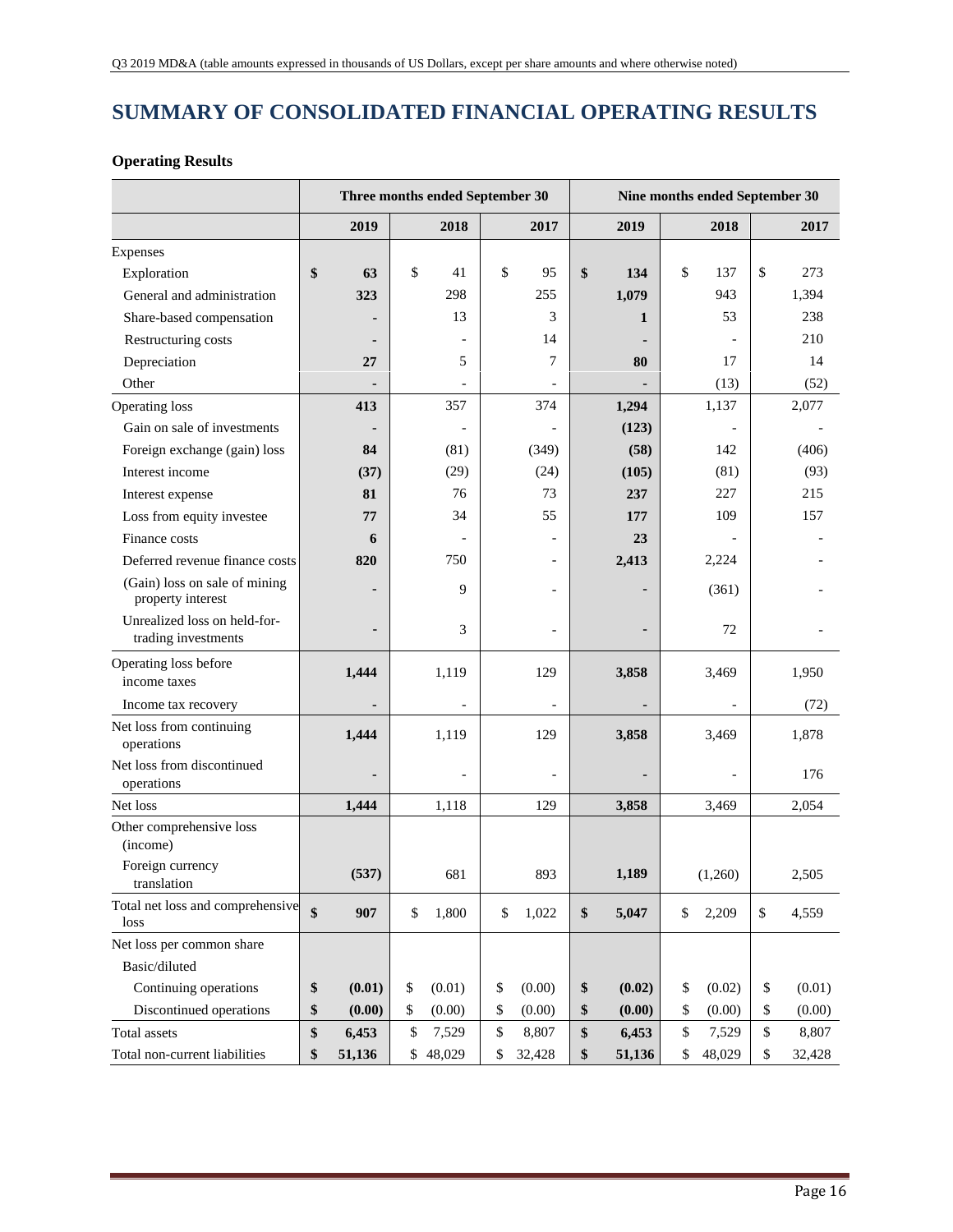### Operating Loss:

During the three months ended September 30, 2019, the Company's operating loss was \$0.4 million compared to \$0.4 million for the three months ended September 30, 2018.

Exploration costs in Q3 2019 were comparable to the comparative period in 2018.

General and administration expenditures in Q3 2019 were higher compared to the comparative period in 2018 due to receipt of cost-recovery reimbursements from Mason Resources Corp. ("Mason Resources") in 2018. Beginning Q1 2019, the Company no longer received these reimbursements. For further information on the arrangement with Mason Resources, reference should be made to the Company's annual audited consolidated financial statements for the year ended December 31, 2018 and the related MD&A.

Depreciation expenses in Q3 2019 were higher compared to the comparative period in 2018 due to the adoption of new IFRS accounting standard relating to leases effective January 1, 2019 (see "Accounting Changes" below).

### Non-operating Items:

The foreign exchange gain in Q3 2019 was primarily the result of movements between the C\$ and US dollar as the Company holds its cash in both currencies and the loan payable is denominated in US dollars.

Interest expense was primarily related to the loan payable to OTLLC pursuant to the Entrée/Oyu Tolgoi JVA and is subject to a variable interest rate.

The amount recognized as a loss from equity investee is related to exploration costs on the Entrée/Oyu Tolgoi JV Property.

Deferred revenue finance costs are related to recording the non-cash finance costs associated with the deferred revenue balance, specifically the Sandstorm stream, due to adoption of new IFRS accounting standard which was effective January 1, 2018.

The total assets as at September 30, 2019 were comparable to the balances at September 30, 2018 while total noncurrent liabilities were higher due to recording the non-cash deferred revenue finance costs.

|                                              | Q3 19     | Q <sub>2</sub> 19        | Q1 19     | Q4 18     | Q3 18              | Q <sub>2</sub> 18 | Q1 18              | Q4 17        |
|----------------------------------------------|-----------|--------------------------|-----------|-----------|--------------------|-------------------|--------------------|--------------|
| Exploration                                  | \$<br>63  | \$<br>31                 | \$<br>40  | \$<br>38  | $\mathbb{S}$<br>41 | \$<br>26          | $\mathbb{S}$<br>70 | \$<br>95     |
| General and administrative                   | 323       | 382                      | 374       | 202       | 298                | 209               | 424                | 259          |
| Share-based compensation                     |           | $\overline{\phantom{a}}$ | 1         | 453       | 13                 | 23                | 17                 | 441          |
| Depreciation                                 | 27        | 26                       | 27        | 5         | 5                  | 6                 | 6                  | 6            |
| Operating loss                               | 413       | 439                      | 442       | 698       | 357                | 264               | 517                | 801          |
| Unrealized loss on HFT<br>investments        | ۰         | $\overline{\phantom{a}}$ | -         | 1         | 3                  | 69                |                    |              |
| Foreign exchange (gain) loss                 | 84        | (122)                    | (20)      | 145       | (81)               | 88                | 135                | 26           |
| Interest expense, net                        | 44        | 43                       | 45        | 50        | 47                 | 48                | 51                 | 49           |
| Loss from equity investee                    | 77        | 40                       | 60        | 66        | 34                 | 61                | 13                 | 57           |
| Deferred revenue finance<br>$costs^{(1)}$    | 820       | 804                      | 789       | 761       | 750                | 743               | 731                |              |
| (Gain) loss on sale of asset /<br>investment | ٠         | $\overline{\phantom{a}}$ | (123)     | 8         |                    | (361)             |                    |              |
| Finance $costs^{(2)}$                        | 6         | 7                        | 10        |           |                    |                   |                    |              |
| Net loss                                     | \$1,444   | \$1,211                  | \$1,203   | \$1,729   | \$1,110            | \$<br>912         | \$1,447            | \$<br>933    |
| Basic/diluted loss per share                 | \$ (0.01) | \$(0.01)                 | \$ (0.01) | \$ (0.01) | \$ (0.01)          | \$ (0.01)         | \$ (0.01)          | \$<br>(0.01) |

### *Quarterly Financial Data – 2 year historic trend*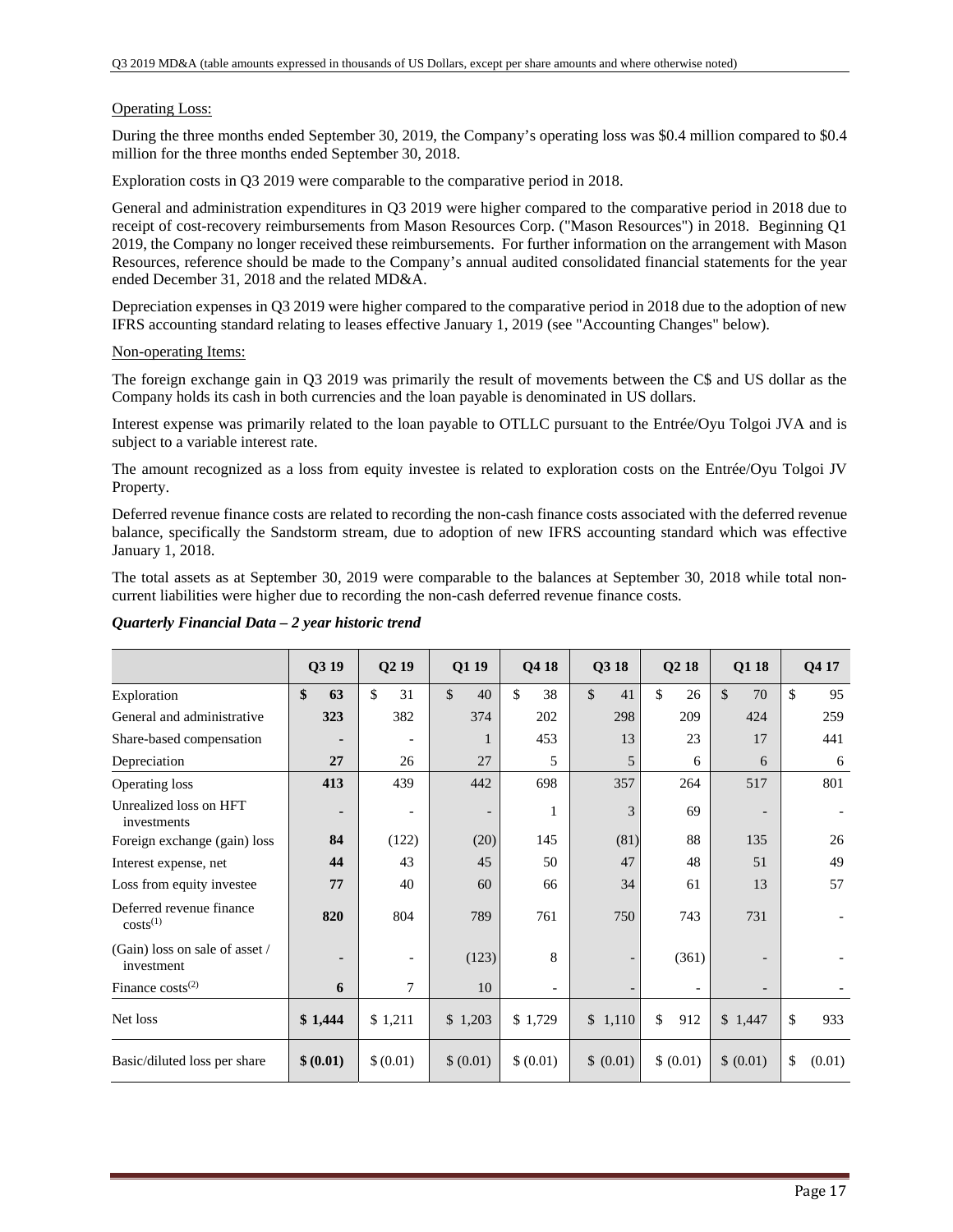- 1. The Company has adopted IFRS 15, Revenue from contracts with customers ("IFRS 15"), using the cumulative effect method which applies the standard as of the date of initial application, January 1, 2018, with no restatement of comparative period amounts and, as such, figures related to 2017 have not been restated to conform to IFRS 15.
- 2. Effective January 1, 2019, the Company has adopted IFRS 16, Leases ("IFRS 16"), using the modified retrospective method which applies the standard prospectively and, as such, figures related to 2018 and 2017 have not been restated to conform to IFRS 16. Refer to the Accounting Changes section of this MD&A for more information.

Exploration costs have trended lower since Q4 2017 after the Company placed all non-material properties on care and maintenance and implemented cost reduction efforts.

General and administrative costs have trended higher in 2019 compared to 2018 and 2017 due to the receipt of costrecovery reimbursements from Mason Resources which began in 2017 and ended prior to Q1 2019. Also, in Q1 2018, the Company incurred one-time expenditures relating to the 2018 Technical Report for the Entrée/Oyu Tolgoi JV Property.

Share-based compensation expenditures have been consistent quarter on quarter with the exception of Q4 2018 and Q4 2017 which were due to option grants.

Interest expense, net, is primarily due to accrued interest on the OTLLC loan payable, partially offset by interest income earned on invested cash. Interest expense remains consistent quarter on quarter.

The loss from equity investee is related to the Entrée/Oyu Tolgoi JV Property and fluctuations are due to exploration activity and foreign exchange changes.

Gains on sale of asset / investment is related to the disposal of Anglo Pacific common shares in Q1 2019 and the sale of the Cañariaco Project Royalty in Q2 2018.

|                                                       |              |     |        |               | Three months ended September 30 | Nine months ended September 30 |          |    |         |    |         |
|-------------------------------------------------------|--------------|-----|--------|---------------|---------------------------------|--------------------------------|----------|----|---------|----|---------|
|                                                       | 2019         |     | 2018   |               | 2017                            |                                | 2019     |    | 2018    |    | 2017    |
| Cash flows used in operating activities               |              |     |        |               |                                 |                                |          |    |         |    |         |
| - Before changes in non-cash<br>working capital items | \$<br>(348)  | \$  | (280)  | \$            | (602)                           | \$                             | (1,158)  | \$ | (1,008) | \$ | (2,528) |
| - After changes in non-cash working<br>capital items  | (326)        |     | (242)  |               | (467)                           |                                | (1, 465) |    | (984)   |    | (2,424) |
| Cash flows (used in) from financing<br>activities     | (21)         |     | 3      |               | 159                             |                                | (57)     |    | 133     |    | 5,237   |
| Cash flows from (used in) investing<br>activities     |              |     | (12)   |               |                                 |                                | 1,036    |    | (118)   |    | (8,937) |
| Net cash outflows                                     | (347)        |     | (251)  |               | (308)                           |                                | (486)    |    | (969)   |    | (6,124) |
| Effect of exchange rate changes on<br>cash            | 54           |     | 49     |               | 322                             |                                | 80       |    | (75)    |    | 513     |
| Cash balance                                          | \$<br>5,748  | \$. | 6,024  | \$            | 7,651                           | \$                             | 5,748    | \$ | 6,024   | \$ | 7,651   |
| Cash flows used in operating activities<br>per share  |              |     |        |               |                                 |                                |          |    |         |    |         |
| - Before changes in non-cash<br>working capital items | \$<br>(0.00) | \$  | (0.00) | \$            | (0.00)                          | \$                             | (0.01)   | \$ | (0.01)  | \$ | (0.01)  |
| - After changes in non-cash working<br>capital items  | \$<br>(0.00) | \$  | (0.00) | <sup>\$</sup> | (0.00)                          | \$                             | (0.01)   | \$ | (0.01)  | \$ | (0.01)  |

# **LIQUIDITY AND CAPITAL RESOURCES**

During the nine months ended September 30, 2019, the Company has allocated a net of \$4.7 million into Government Investment Certificates ("GICs") and Redeemable Short-Term Investment Certificates ("RSTICs") which is included in its cash balance. All amounts are secured and redeemable within 1 year.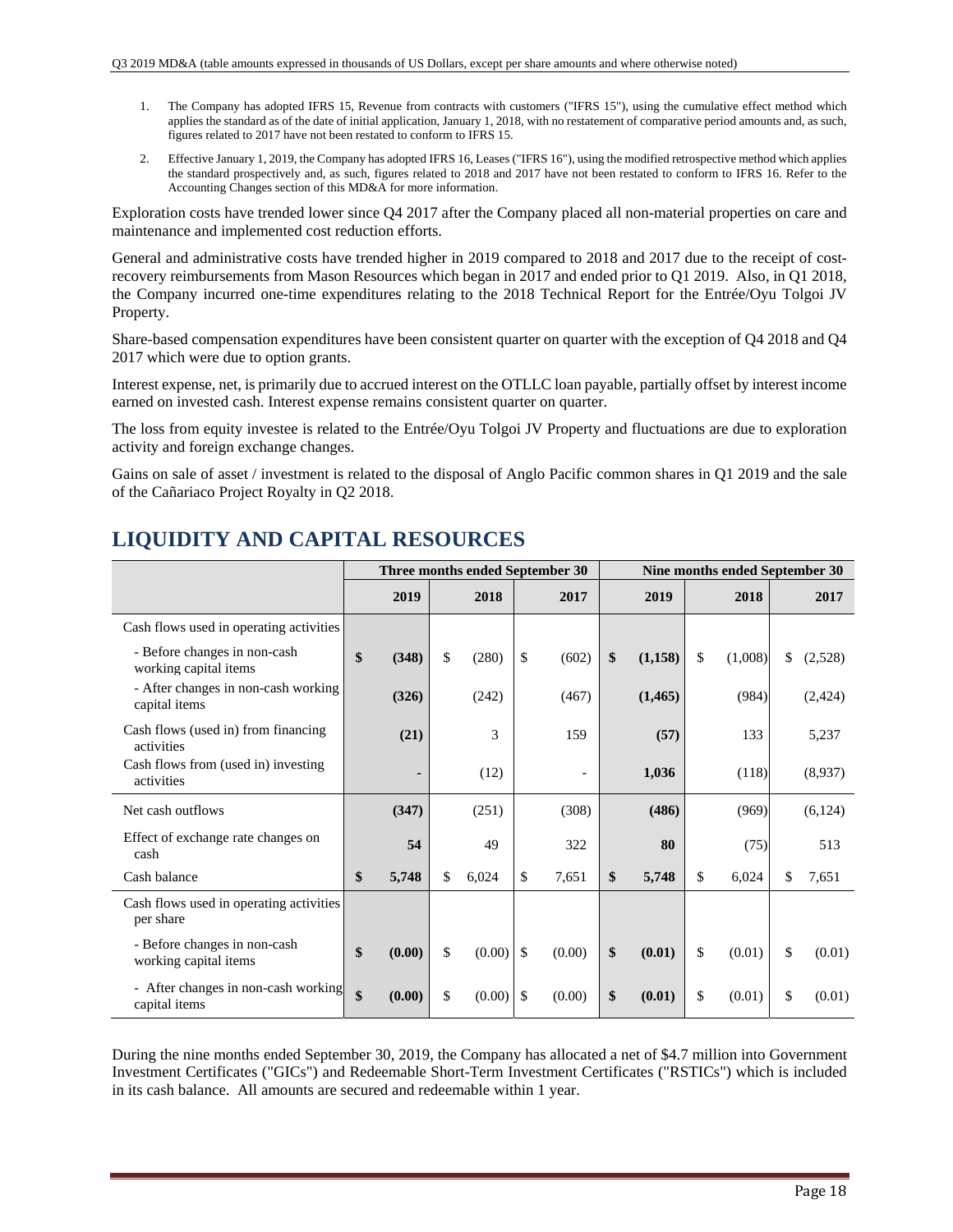Cash outflows after changes in non-cash working capital items in Q3 2019 were comparable to the comparative period in 2018.

Cash flows (used in) from financing activities were immaterial in both Q3 2019 and Q3 2018.

Cash flows used in investing activities were immaterial in both Q3 2019 and Q3 2018.

The Company is an exploration stage company and has not generated positive cash flows from its operations. As a result, the Company has been dependent on equity and production-based financings for additional funding. Working capital on hand at September 30, 2019 was approximately \$5.8 million. Management believes it has adequate financial resources to satisfy its obligations over the next 12-month period. The Company does not currently anticipate the need for additional funding during this time.

### **Loan Payable to Oyu Tolgoi LLC**

Under the terms of the Entrée/Oyu Tolgoi JVA, the Company has elected to have OTLLC contribute funds to approved joint venture programs and budgets on the Company's behalf, each such contribution to be treated as a non-recourse loan. Interest on each loan advance shall accrue at an annual rate equal to OTLLC's actual cost of capital or the prime rate of the Royal Bank of Canada, plus two percent (2%) per annum, whichever is less, as at the date of the advance. The loan will be repayable by the Company monthly from ninety percent (90%) of the Company's share of available cash flow from the Entrée/Oyu Tolgoi JV. In the absence of available cash flow, the loan will not be repayable. The loan is not expected to be repaid within one year.

### **Contractual Obligations**

As at September 30, 2019, the Company had the following contractual obligations outstanding:

|                   | <b>Total</b> | Less than 1 year | $1 - 3$ years | 3-5 years   More than 5 years |  |
|-------------------|--------------|------------------|---------------|-------------------------------|--|
| Lease commitments | 362          | 120              | 242           | $\overline{\phantom{0}}$      |  |

## **SHAREHOLDERS' DEFICIENCY**

The Company's authorized share capital consists of unlimited common shares without par value.

At September 30, 2019 and at the date of this MD&A, the Company had 174,871,449 shares issued and outstanding.

### **Share Purchase Warrants**

At September 30, 2019 and at the date of this MD&A, the following share purchase warrants were outstanding:

| Number of share purchase warrants | <b>Exercise price per share purchase</b> | <b>Expiry date</b> |
|-----------------------------------|------------------------------------------|--------------------|
| (000's)                           | warrant                                  |                    |
|                                   | C\$                                      |                    |
| 8,655                             | 0.55                                     | January 10, 2022   |
| 610                               | 0.55                                     | January 12, 2022   |

## **Stock Option Plan**

The Company has adopted a stock option plan (the "Plan") to grant options to directors, officers, employees and consultants. Under the Plan, the Company may grant options to acquire up to 10% of the issued and outstanding shares of the Company. Options granted can have a term of up to ten years and an exercise price typically not less than the Company's closing stock price on the TSX on the last trading day before the date of grant. Vesting is determined at the discretion of Entrée's Board of Directors (the "Board").

Under the Plan, an option holder may elect to terminate an option, in whole or in part and, in lieu of receiving shares to which the terminated option relates (the "Designated Shares"), receive the number of shares, disregarding fractions, which, when multiplied by the weighted average trading price of the shares on the TSX during the five trading days immediately preceding the day of termination (the "Fair Value" per share) of the Designated Shares, has a total dollar value equal to the number of Designated Shares multiplied by the difference between the Fair Value and the exercise price per share of the Designated Shares.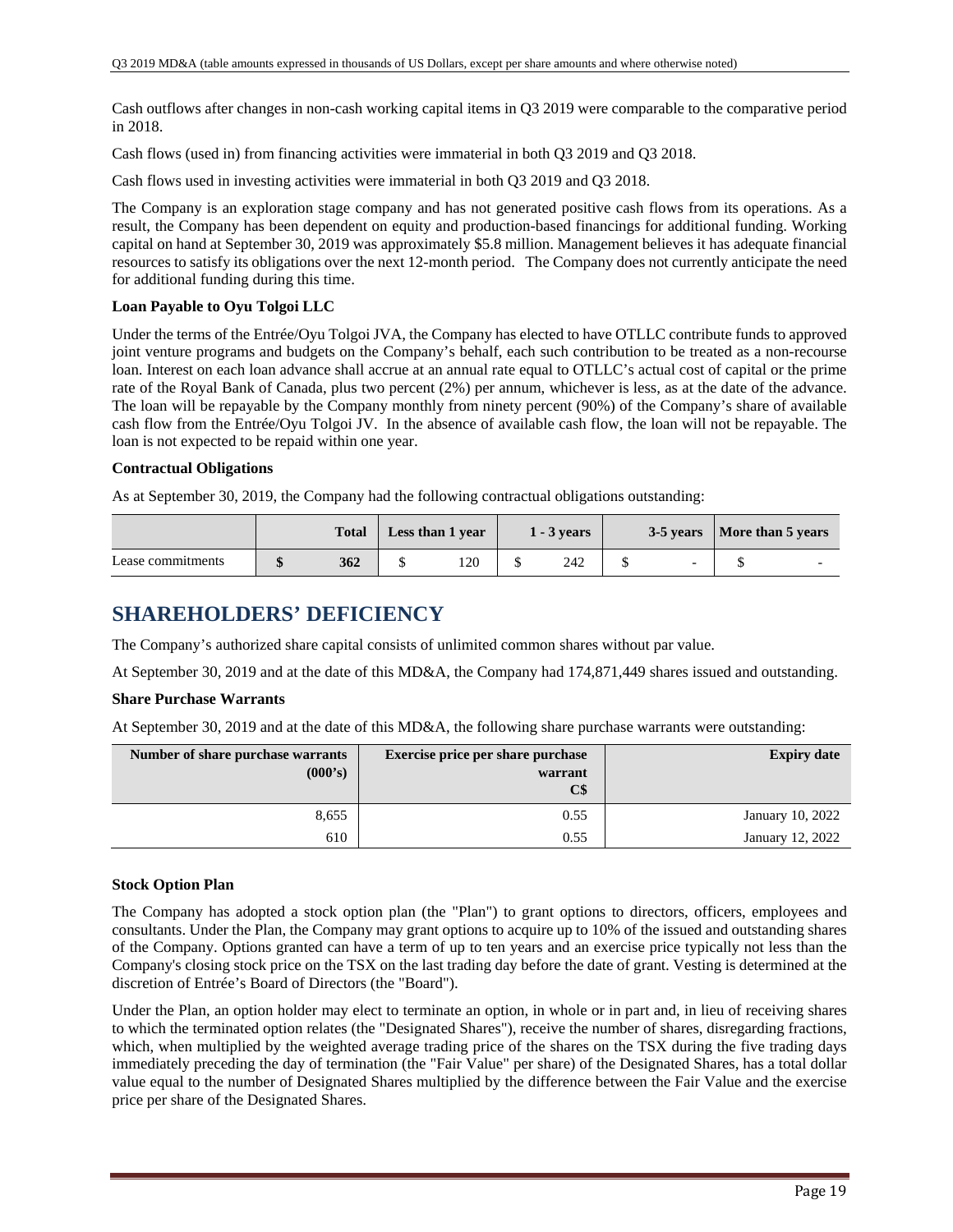As at September 30, 2019, the Company had 8,515,000 share options outstanding and exercisable.

| Number of share options $(000 \text{ s})$ | <b>Exercise price per share option C\$</b> | <b>Expiry date</b> |
|-------------------------------------------|--------------------------------------------|--------------------|
| 860                                       | 0.18                                       | Dec 2019           |
| 1,300                                     | $0.28 - 0.32$                              | July – Dec $2020$  |
| 2,210                                     | $0.33 - 0.36$                              | $Mar - Nov 2021$   |
| 1,880                                     | $0.52 - 0.62$                              | $May - Oct 2022$   |
| 2,265                                     | $0.55 - 0.63$                              | $Feb - Dec 2023$   |
| 8,515                                     |                                            |                    |

The following is a summary of share options outstanding and exercisable as at the date of this report:

# **ACCOUNTING CHANGES**

In 2019, the Company adopted IFRS 16 Leases (refer to the unaudited consolidated condensed interim financial statements for the three and nine months period ended September 30, 2019 for more information).

# **DEFERRED REVENUE - SANDSTORM**

The Company has an agreement to use future payments that it receives from its mineral property interests to purchase and deliver gold, silver and copper credits to Sandstorm (the "Sandstorm Agreement").

Under the terms of the Sandstorm Agreement, Sandstorm provided the Company with a net deposit of C\$30.9 million (the "Deposit") in exchange for the future delivery of gold, silver and copper credits equivalent to:

- 28.1% of Entrée's share of gold and silver, and 2.1% of Entrée's share of copper, produced from the Shivee Tolgoi mining licence (excluding the Shivee West Property); and
- 21.3% of Entrée's share of gold and silver, and 2.1% of Entrée's share of copper, produced from the Javhlant mining licence.

Upon the delivery of metal credits, Sandstorm will make a cash payment to the Company equal to the lesser of the prevailing market price and \$220 per ounce of gold, \$5 per ounce of silver and \$0.50 per pound of copper (subject to inflation adjustments). After approximately 8.6 million ounces of gold, 40.3 million ounces of silver and 9.1 billion pounds of copper have been produced from the entire Entrée/Oyu Tolgoi JV Property (as currently defined) the cash payment will be increased to the lesser of the prevailing market price and \$500 per ounce of gold, \$10 per ounce of silver and \$1.10 per pound of copper (subject to inflation adjustments). To the extent that the prevailing market price is greater than the amount of the cash payment, the difference between the two will be credited against the Deposit.

The Deposit has been accounted for as deferred revenue on the statement of financial position and is subject to foreign currency fluctuations upon conversion to US dollars at each reporting period. The Deposit contains a significant financing component and, as such, the Company recognizes a financing charge at each reporting period and grosses up the deferred revenue balance to recognize the significant financing element that is part of this contract at a discount rate of 8%.

This arrangement does not require the delivery of actual metal, and the Company may use revenue from any of its assets to purchase the requisite amount of metal credits.

Further information in relation to the Sandstorm Agreement is available in the Company's most recently filed AIF.

# **OTHER DISCLOSURES**

## *Off-Balance Sheet Arrangements*

Entrée has no off-balance sheet arrangements except for the contractual obligation noted above.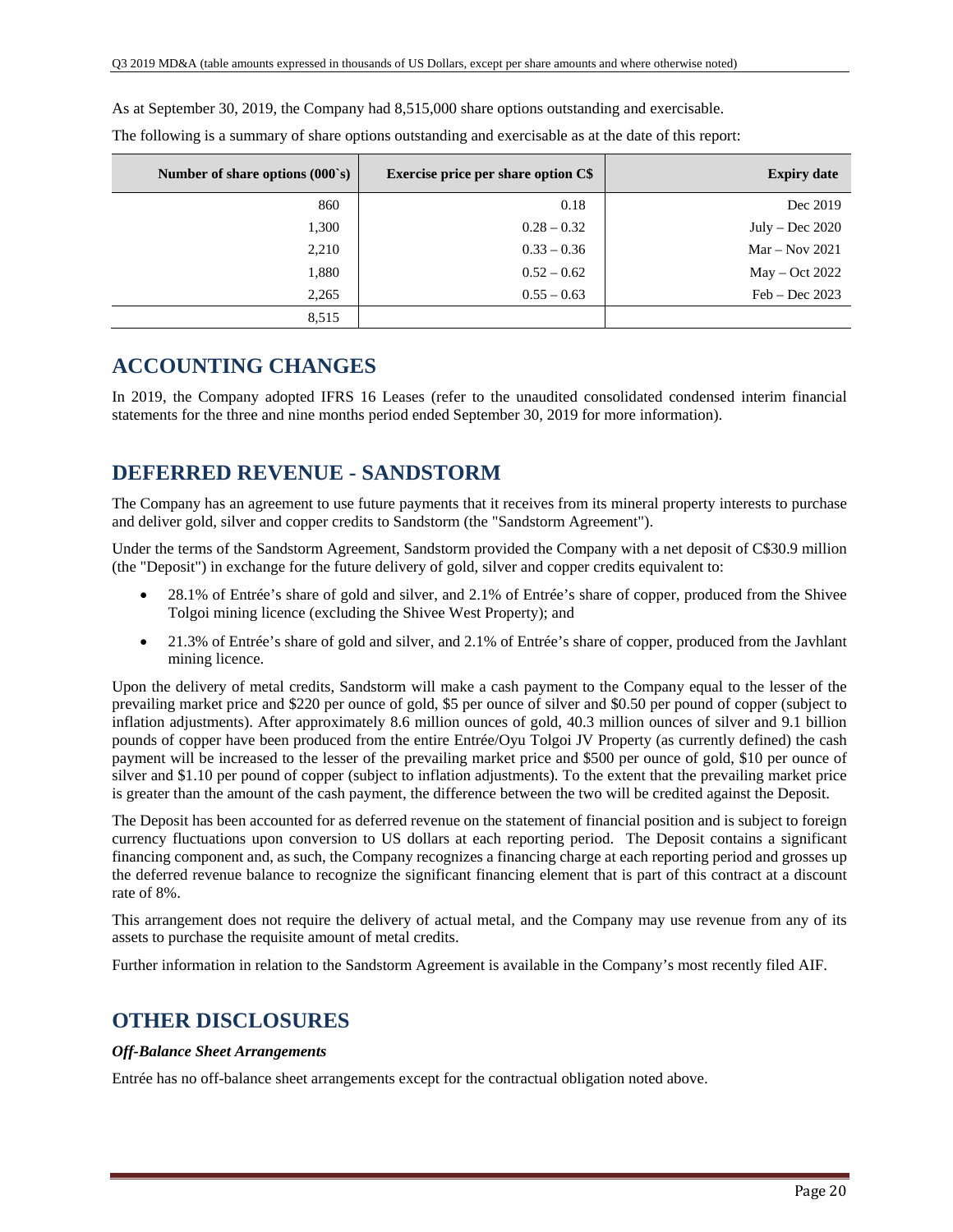## *Related Party Transactions*

The Company's related parties include key management personnel and directors. Direct remuneration paid to the Company's directors and key management personnel during the three and nine months ended September 30, 2019 and 2018 are as follows:

|                          | Three months ended September 30 |                          | Nine months ended September 30 |      |  |      |  |
|--------------------------|---------------------------------|--------------------------|--------------------------------|------|--|------|--|
|                          | 2019                            | 2018                     |                                | 2019 |  | 2018 |  |
| Directors' fees          | 33                              | 34                       |                                | 99   |  | 109  |  |
| Salaries and benefits    | 137                             | 202                      |                                | 411  |  | 761  |  |
| Share-based compensation | $\blacksquare$                  | $\overline{\phantom{a}}$ |                                |      |  | 25   |  |

As at September 30, 2019, included in the accounts payable and accrued liabilities balance on the condensed consolidated interim statement of financial position is \$0.0 million (December 31, 2018 - \$0.2 million) due to the Company's directors and key management personnel.

Upon a change of control of the Company, up to a total of \$1.0 million (Dec 31, 2018 - \$1.3 million) may become payable to key management personnel of the Company.

### *Financial Instruments*

*a) Fair value classification of financial instruments* 

The fair value hierarchy establishes three levels to classify the inputs to valuation techniques used to measure fair value. Level 1 inputs are quoted prices (unadjusted) in active markets for identical assets or liabilities. Level 2 inputs are other than quoted prices included in Level 1 that are observable for the asset or liability, either directly (prices) or indirectly (derived from prices). Level 3 inputs are for the assets or liabilities that are not based on observable market data (unobservable inputs).

The Company's financial instruments consist of cash and cash equivalents, receivables, deposits, accounts payable and accrued liabilities, and loan payable.

The carrying values of receivables and accounts payable and accrued liabilities approximate their fair value due to their short terms to maturity. Cash and cash equivalents are measured at fair value using Level 1 inputs.

The following table summarizes the classification and carrying values of the Company's financial instruments at September 30, 2019:

|                           | <b>FVTPL</b>             | <b>Amortized cost</b><br>(financial)<br>assets) |    | <b>Amortized</b><br>cost (financial<br>liabilities) |                   | <b>Total</b> |       |
|---------------------------|--------------------------|-------------------------------------------------|----|-----------------------------------------------------|-------------------|--------------|-------|
| <b>Financial assets</b>   |                          |                                                 |    |                                                     |                   |              |       |
| Cash and cash equivalents | \$<br>5,748              | S                                               | -  | \$                                                  | $\qquad \qquad -$ | \$           | 5,748 |
| Receivables               | $\qquad \qquad$          |                                                 | 22 |                                                     |                   |              | 22    |
| Deposits                  | $\overline{\phantom{0}}$ |                                                 | 11 |                                                     |                   |              | 11    |
| Total financial assets    | 5,748                    |                                                 | 33 |                                                     |                   |              | 5,781 |

## **Financial liabilities**

| Accounts payable and accrued<br>liabilities | -                        | -                        |       |       |
|---------------------------------------------|--------------------------|--------------------------|-------|-------|
| Loan payable                                | $\overline{\phantom{a}}$ | $\overline{\phantom{0}}$ | 8.888 | 8.888 |
| Total financial liabilities                 | $\overline{\phantom{a}}$ | $\equiv$                 | 8.940 | 8.940 |

There have been no transfers between fair value levels during the reporting period.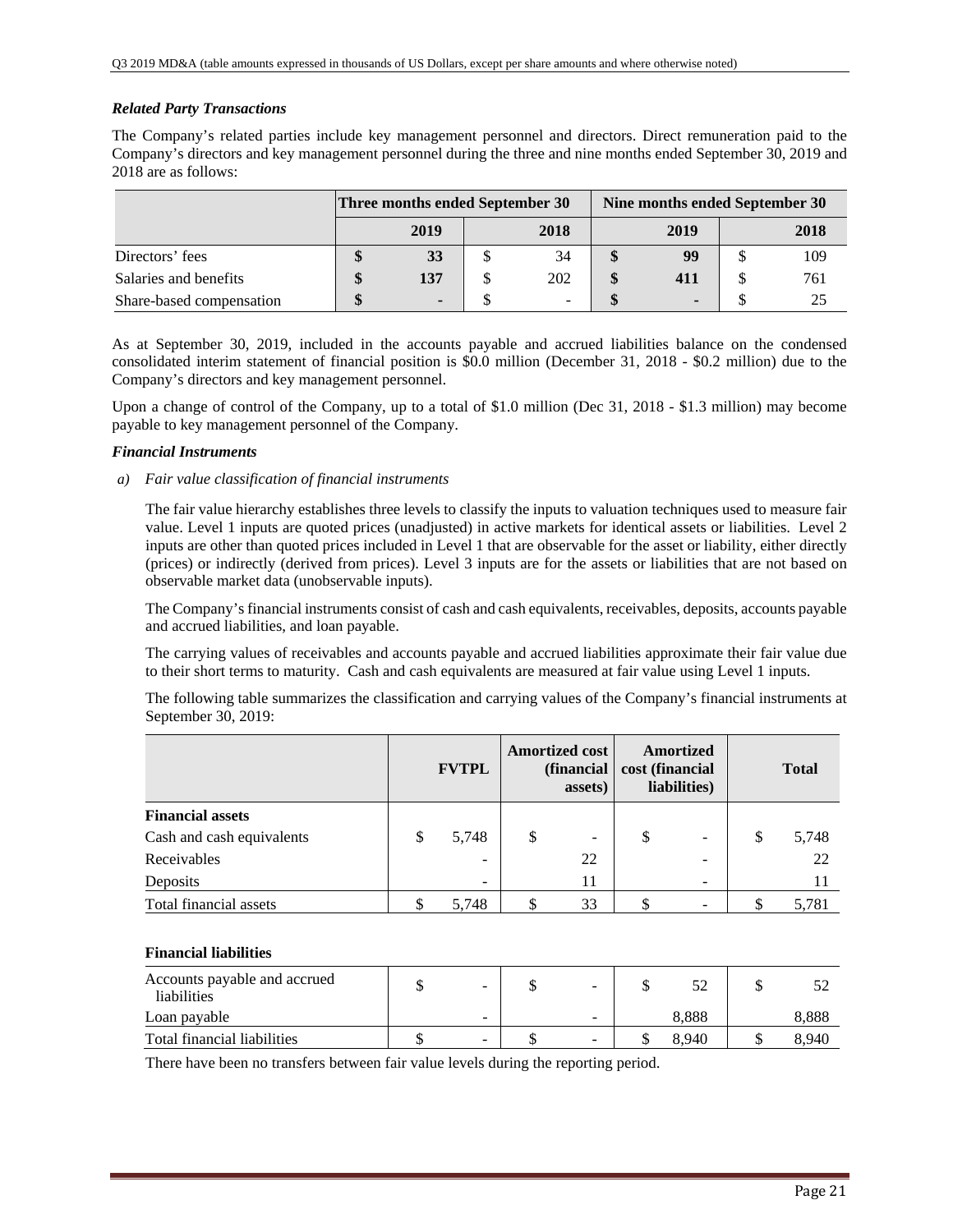# **CRITICAL ACCOUNTING ESTIMATES, RISKS AND UNCERTAINTIES**

The preparation of condensed consolidated interim financial statements in conformity with IFRS requires management to make estimates and assumptions that affect the amounts reported in the condensed consolidated interim financial statements and accompanying notes. Actual results could differ materially from those estimates.

Measurement of the Company's assets and liabilities is subject to risks and uncertainties, including those related to reserve and resource estimates; title to mineral properties; future commodity prices; costs of future production; future costs of restoration provisions; changes in government legislation and regulations; future income tax amounts; the availability of financing; and various operational factors. The Company's estimates identified as being critical are substantially unchanged from those disclosed in the MD&A for the year ended December 31, 2018.

Entrée is a mineral exploration and development company and is exposed to a number of risks and uncertainties due to the nature of the industry in which it operates and the present state of development of its business and the foreign jurisdictions in which it carries on business. The material risks and uncertainties affecting Entrée, their potential impact, and the Company`s principal risk-management strategies are substantially unchanged from those disclosed in its MD&A for the year ended December 31, 2018 and in its AIF dated March 29, 2019 in respect of such period, both of which are available on SEDAR at www.sedar.com, EDGAR at www.sec.gov and on the Company's website at www.EntreeResourcesLtd.com.

# **INTERNAL CONTROL OVER FINANCIAL REPORTING**

Management is responsible for designing internal control over financial reporting, to provide reasonable assurance regarding the reliability of financial reporting and the preparation of financial statements for external purposes in accordance with IFRS. No change in the Company`s internal control over financial reporting occurred during the period beginning on July 1, 2019 and ended on September 30, 2019 that has materially affected, or is reasonable likely to materially affect, the Company's internal control over financial reporting.

# **FORWARD LOOKING STATEMENTS**

This MD&A contains forward-looking statements within the meaning of the United States Private Securities Litigation Reform Act of 1995 and forward-looking information within the meaning of applicable Canadian securities laws.

Forward-looking statements include, but are not limited to, statements with respect to corporate strategies and plans; requirements for additional capital; uses of funds and projected expenditures; timing and status of Oyu Tolgoi underground development, the development options under consideration for the design of Panel 0 and the related cost and schedule implications; timing and status of the Tavan Tolgoi-based power project; timing of completion of the Definitive Estimate; timing and amount of production from Lift 1 of the Entrée/Oyu Tolgoi JV Property, potential production delays and the impact of any delays on the Company's cash flows, expected copper and gold grades, liquidity, funding requirements and planning; the future prices of copper, gold, molybdenum and silver; the estimation of mineral reserves and resources; projected mining and process recovery rates; estimates of capital and operating costs, mill throughput, cash flows and mine life; capital, financing and project development risk; mining dilution; discussions with the Government of Mongolia, Rio Tinto, OTLLC and Turquoise Hill on a range of issues including Entrée's interest in the Entrée/Oyu Tolgoi JV Property, the Shivee Tolgoi and Javhlant mining licences and certain material agreements; potential actions by the Government of Mongolia with respect to the Shivee Tolgoi and Javhlant mining licences and Entrée's interest in the Entrée/Oyu Tolgoi JV Property; the potential for Entrée to be included in or otherwise receive the benefits of the Oyu Tolgoi Investment Agreement or another similar agreement; the potential for the Government of Mongolia to seek to directly or indirectly invest in Entrée's interest in the Hugo North Extension and Heruga deposits; potential size of a mineralized zone; potential expansion of mineralization; potential discovery of new mineralized zones; potential metallurgical recoveries and grades; plans for future exploration and/or development programs and budgets; permitting time lines; anticipated business activities; proposed acquisitions and dispositions of assets; and future financial performance.

In certain cases, forward-looking statements and information can be identified by words such as "plans", "expects" or "does not expect", "is expected", "budgeted", "scheduled", "estimates", "forecasts", "intends", "anticipates", or "does not anticipate" or "believes" or variations of such words and phrases or statements that certain actions, events or results "may", "could", "would", "might", "will be taken", "occur" or "be achieved". While the Company has based these forward-looking statements on its expectations about future events as at the date that such statements were prepared,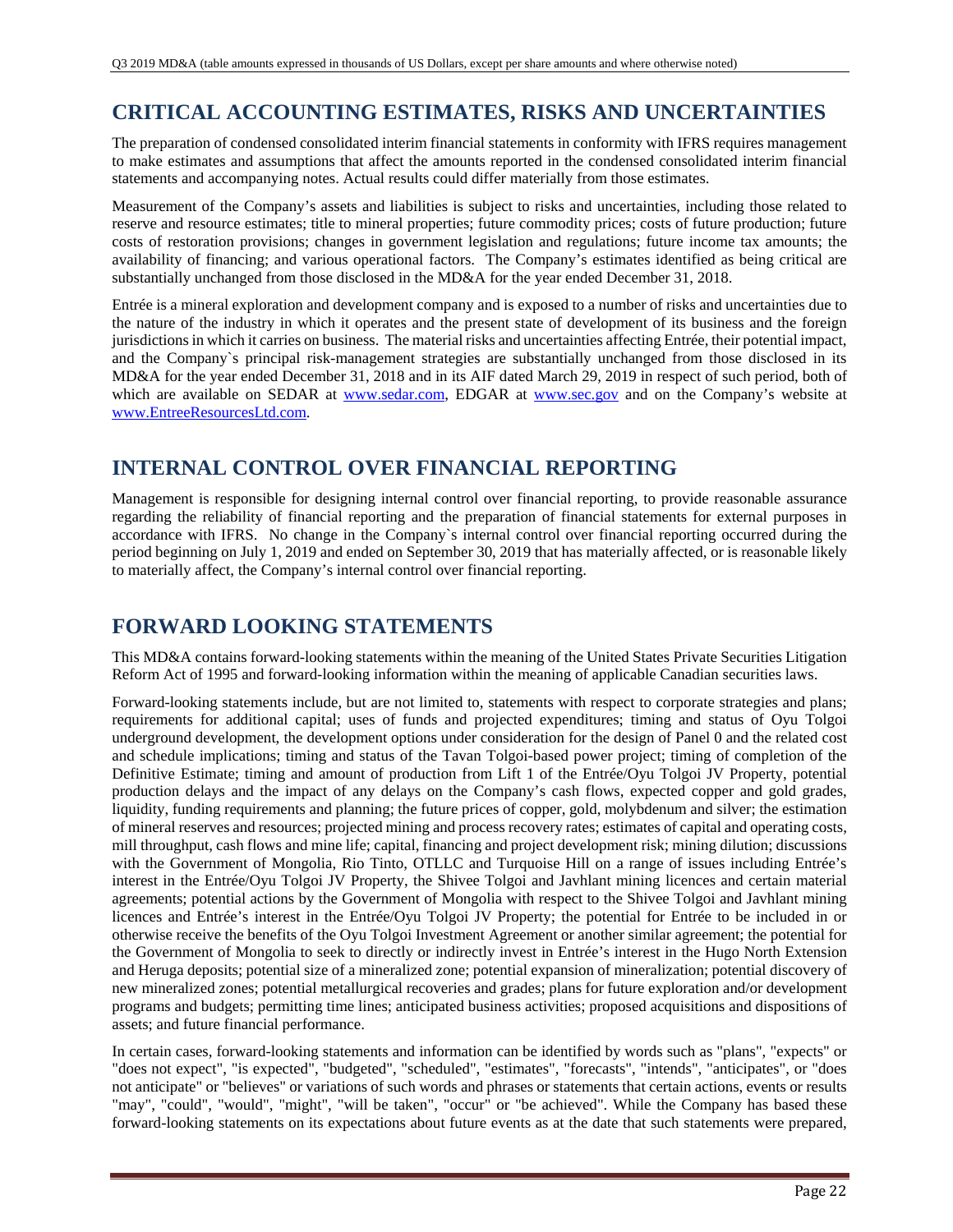the statements are not a guarantee of Entrée's future performance and are based on numerous assumptions regarding present and future business strategies, the correct interpretation of agreements, laws and regulations, local and global economic conditions and negotiations and the environment in which Entrée will operate in the future, including commodity prices, projected grades, anticipated capital and operating costs, anticipated future production and cash flows, the anticipated location of certain infrastructure and sequence of mining, the construction and continued development of the Oyu Tolgoi underground mine and the status of Entrée's relationship and interaction with the Government of Mongolia, OTLLC, Rio Tinto and Turquoise Hill. With respect to the construction and continued development of the Oyu Tolgoi underground mine, important risks, uncertainties and factors which could cause actual results to differ materially from future results expressed or implied by such forward-looking statements and information include, amongst others, the timing and cost of the construction and expansion of mining and processing facilities; the timing and availability of a long term domestic power source for Oyu Tolgoi (or the availability of financing for OTLLC to construct such a source); the ability of OTLLC to secure and draw down on the supplemental debt under the Oyu Tolgoi project finance facility and the availability of additional financing on terms reasonably acceptable to OTLLC, Turquoise Hill and Rio Tinto to further develop Oyu Tolgoi; the impact of changes in, changes in interpretation to or changes in enforcement of, laws, regulations and government practises in Mongolia; delays, and the costs which would result from delays, in the development of the underground mine; the status of the relationship and interaction between OTLLC, Rio Tinto and Turquoise Hill with the Government of Mongolia on the continued operation and development of Oyu Tolgoi and OTLLC internal governance; the anticipated location of certain infrastructure and sequence of mining; projected copper, gold and silver prices and their market demand; and production estimates and the anticipated yearly production of copper, gold and silver at the Oyu Tolgoi underground mine.

The 2018 PEA is based on a conceptual mine plan that includes Inferred resources. Numerous assumptions were made in the preparation of the 2018 PEA, including with respect to mineability, capital and operating costs, production schedules, the timing of construction and expansion of mining and processing facilities, and recoveries, that may change materially once production commences at Hugo North Extension Lift 1 and additional development and capital decisions are required. Any changes to the assumptions underlying the 2018 PEA could cause actual results to be materially different from any future results, performance or achievements expressed or implied by forward-looking statements and information relating to the 2018 PEA.

Other risks, uncertainties and factors which could cause actual results, performance or achievements of Entrée to differ materially from future results, performance or achievements expressed or implied by forward-looking statements and information include, amongst others, unanticipated costs, expenses or liabilities; discrepancies between actual and estimated production, mineral reserves and resources and metallurgical recoveries; development plans for processing resources; the outcome of the Definitive Estimate; matters relating to proposed exploration or expansion; mining operational and development risks, including geotechnical risks and ground conditions; regulatory restrictions (including environmental regulatory restrictions and liability); risks related to international operations, including legal and political risk in Mongolia; risks associated with changes in the attitudes of governments to foreign investment; risks associated with the conduct of joint ventures; inability to upgrade Inferred mineral resources to Indicated or Measured mineral resources; inability to convert mineral resources to mineral reserves; conclusions of economic evaluations; fluctuations in commodity prices and demand; changing foreign exchange rates; the speculative nature of mineral exploration; the global economic climate; dilution; share price volatility; activities, actions or assessments by Rio Tinto, Turquoise Hill or OTLLC and by government authorities including the Government of Mongolia; the availability of funding on reasonable terms; the impact of changes in interpretation to or changes in enforcement of laws, regulations and government practices, including laws, regulations and government practices with respect to mining, foreign investment, royalties and taxation; the terms and timing of obtaining necessary environmental and other government approvals, consents and permits; the availability and cost of necessary items such as water, skilled labour, transportation and appropriate smelting and refining arrangements; unanticipated reclamation expenses; changes to assumptions as to the availability of electrical power, and the power rates used in operating cost estimates and financial analyses; changes to assumptions as to salvage values; ability to maintain the social licence to operate; accidents, labour disputes and other risks of the mining industry; global climate change; title disputes; limitations on insurance coverage; competition; loss of key employees; cyber security incidents; misjudgements in the course of preparing forward-looking statements; and those factors discussed in the section entitled "Critical Accounting Estimates, Risks and Uncertainties" in this MD&A and in the section entitled "Risk Factors" in the AIF. Although the Company has attempted to identify important factors that could cause actual actions, events or results to differ materially from those described in forwardlooking statements, there may be other factors that cause actions, events or results not to be as anticipated, estimated or intended. There can be no assurance that forward-looking statements will prove to be accurate, as actual results and future events could differ materially from those anticipated in such statements. Except as required under applicable securities legislation, the Company undertakes no obligation to publicly update or revise forward-looking statements,